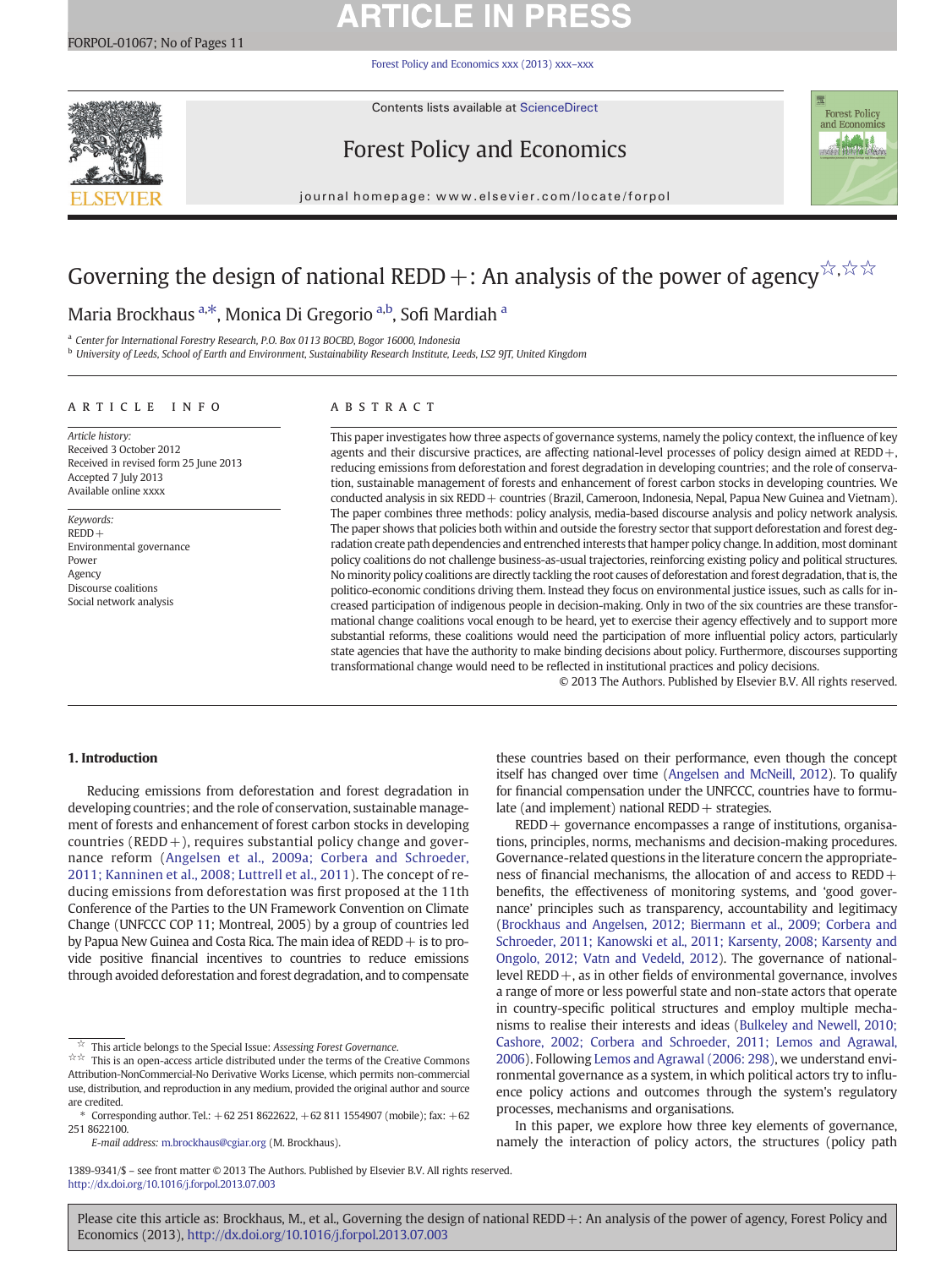dependencies and power constellations) in which they operate and the mechanisms they employ (discourses and discursive practices used in coalition building), in different countries likely enable or constrain effective  $REDD + policy$ -making aimed at moving away from businessas-usual trajectories towards transformational change [\(Brockhaus and](#page-9-0) [Angelsen, 2012; Di Gregorio et al., 2012a](#page-9-0)). We focus on the nationallevel policy domain, because this is the scale at which  $REDD +$  strategies are emerging.

Our aim in investigating the relationship between these three key aspects of  $REDD+$  governance is to assess the power of agency in  $REDD+$  policy-making in six national contexts. The paper addresses two key questions: 1) to what extent do policy discourses on REDD  $+$ challenge existing business-as-usual scenarios of deforestation and call for transformational change? and 2) what is the likely influence of the coalitions formed around these discourses? Using these questions, we assess the extent to which dominant and minority policy coalitions exercise agency and the implications for realising  $REDD +$ .

We explore these questions by presenting a comparative analysis of six countries (Brazil, Cameroon, Indonesia, Nepal, Papua New Guinea (PNG) and Vietnam). These countries are at different stages in the forest transition and represent all three major tropical regions ([Angelsen and](#page-8-0) [Rudel, 2013\)](#page-8-0). The paper combines a policy analysis investigating the path dependencies of the policy context as well as a media-based discourse analysis and a policy network analysis, which are used to identify features of dominant and minority discourse coalitions.

We begin by presenting a brief theoretical framework of how actors, structures (policy and political path dependencies) and mechanisms (discursive practices) are related and how they interact in the context of national REDD + processes. This is followed by a description of the research design and methods. The [Results and discussion](#page-3-0) section first investigates the extent to which existing national policies enable or hinder REDD  $+$  and create path dependencies. It then analyses the influence of the actors behind the dominant policy discourses that either reinforce existing structures or challenge them. In the conclusion, we discuss possible implications for policy change.

#### 2. Theoretical framework: Structures, agents and mechanisms

What can influence the ability of national  $REDD+$  strategies and policy processes to move from business-as-usual trajectories towards transformational change? Here, transformational change is defined as 'a shift in discourse, attitudes, power relations, and deliberate policy and protest action that leads policy formulation and implementation away from business as usual policy approaches that directly or indirectly support deforestation and forest degradation' [\(Biermann et al., 2012;](#page-9-0) [Brockhaus and Angelsen, 2012: 16](#page-9-0)–17)? We include under business-as usual, discursive practices that avoid tackling these causes in national policy and indications of lack of call for policy action in this regard or 'political inaction' [\(Bell, 1994: 59](#page-8-0)). We focus on three elements of governance: 1) the structural conditions in  $REDD +$  policy arenas formed by institutional and policy path dependencies; 2) the agents operating in and constituting these arenas, their interests and their power in pursuing them; and 3) the *mechanisms* these agents employ to influence the outcomes of  $REDD+$  policy processes, such as their discursive practices [\(Angelsen et al., 2012; Di Gregorio et al., 2012a; Lemos and](#page-8-0) [Agrawal, 2006](#page-8-0)). In the rest of this section, we discuss these elements in the context of  $REDD +$ .

Institutions, including policies, regulations, rules and norms, are established over time and, in many countries, have led to institutional path dependencies in policy formulation that represent political and policy structures that encourage deforestation and forest degradation. These structures, which favour extractive forest and land use policies, are supported and constituted by powerful actors, either individually or organised in coalitions, and are of benefit to numerous actors in the polity [\(Luttrell et al., 2012; Mehlum et al., 2006; Ross, 1999\)](#page-9-0). Furthermore, these structures can be reinforced by rent-seeking behaviour, which is common amongst state and non-state actors in the forestry sector ([Karsenty and Ongolo, 2012; Ross, 2001\)](#page-9-0).

'Power' in this context refers to the ability of actors to influence forestry and land use decisions such that the outcomes of these decision processes serve their interests [\(Biermann, 2010](#page-8-0)). Power here is understood as inherently relational and it goes beyond the Weberian ideal of the state as main actor ([Foucault, 1980](#page-9-0)) to encompass a variety of actors. The power of political actors in forest governance has many different facets, and has been analysed and theorised in multiple ways (for a more exhaustive review of power in forest governance, see [Krott et al.,](#page-9-0) [2013,](#page-9-0) this issue). In this paper, the focus is on a reputational measure of power, based on the assessment of influence of each actor by all other policy domain actors [\(Kriesi et al., 2006: 347](#page-9-0)). This measure can reveal the actual power relations amongst actors and their potential ability to influence policy outcomes.

Since the Montreal Conference of Parties in 2005 and increasingly after the REDD  $+$  took centre stage in global climate change debates in Bali in 2007, forest-rich countries have seen the entry of new policy actors cooperating or competing to realise diverse interests around  $REDD+$ . These actors include businesses targeting carbon and 'green' investments, state agencies working on ecosystem services provision and licensing, and groups representing indigenous and forestdependent communities. These actors seek to influence  $REDD + policy$ processes at all levels of governance, from the global to the local level, and at different stages of the policy processes, from the formulation to the implementation of national REDD+ strategies [\(Schroeder, 2010\)](#page-10-0). As a result, a new agency for the value of 'standing forest' is emerging, incorporating both old and new actors and interests ([Brockhaus and](#page-9-0) [Angelsen, 2012; Corbera and Schroeder, 2011; Schroeder, 2010](#page-9-0)). Following [Biermann \(2010\)](#page-8-0), we understand agents as actors that have the capacity and the legitimacy to exercise power, where legitimacy is achieved by obtaining, formally or informally, the consent of the governed.

These actors use argumentation to advance their interests and ideas. These discursive practices are a key mechanism for gaining consent and framing policy discourses in a way that reflects the interests and beliefs of specific policy actors [\(Jasanoff, 2009](#page-9-0)), and are key features of the governance mechanisms by which policy processes are negotiated ([Benford](#page-8-0) [and Snow, 2000; Bulkeley, 2000; Hajer, 1995](#page-8-0)). Discourse is critical in public policy-making because it shapes how a policy problem is perceived and, consequently, what kinds of solutions are conceivable or could be considered the 'right' choice ([Hajer and Versteeg, 2005](#page-9-0)). Multiple discourses about a single policy problem can co-exist and provide competing claims about what the policy problem is about, who is to blame and how the problem can be solved [\(Hajer, 1993](#page-9-0)). Actors then build coalitions around specific understandings of  $REDD+$ , which is a strategic mechanism to express agency in the REDD  $+$  policy domain. Coalition building allows not only powerful but also marginalised actors to pool their resources and voices, engage together in policy arenas and try to influence decisions, as has been observed in international REDD + negotiations [\(Schroeder, 2010](#page-10-0)).

A discourse coalition achieves dominance in a policy arena if it fulfils three conditions: 1) central actors are persuaded and adopt the new discourse; this condition, which [Hajer \(1993\)](#page-9-0) calls 'discourse structuration', states that the more influential the members of a discourse coalition are, the more likely the coalition will be dominant; 2) the discourse coalition includes key state actors, because they have binding authority to make policy decisions ([Sabatier and Jenkins-Smith, 1993; Laumann](#page-9-0) [and Knoke, 1987\)](#page-9-0); and 3) institutional practices incorporate this discourse, that is, policy processes reflect the ideas of this discourse; [Hajer \(1993\)](#page-9-0) calls this condition 'discursive institutionalisation'.

Multiple agents with distinct interests, ideas and information are in a constant struggle to influence the reconstitution of institutions and the institutionalisation of discursive practices and ideas ([Jessop, 2001\)](#page-9-0). Hence, the classical divide between actors' agency and social and political structures dissolves with the use of discursive practices as an interactive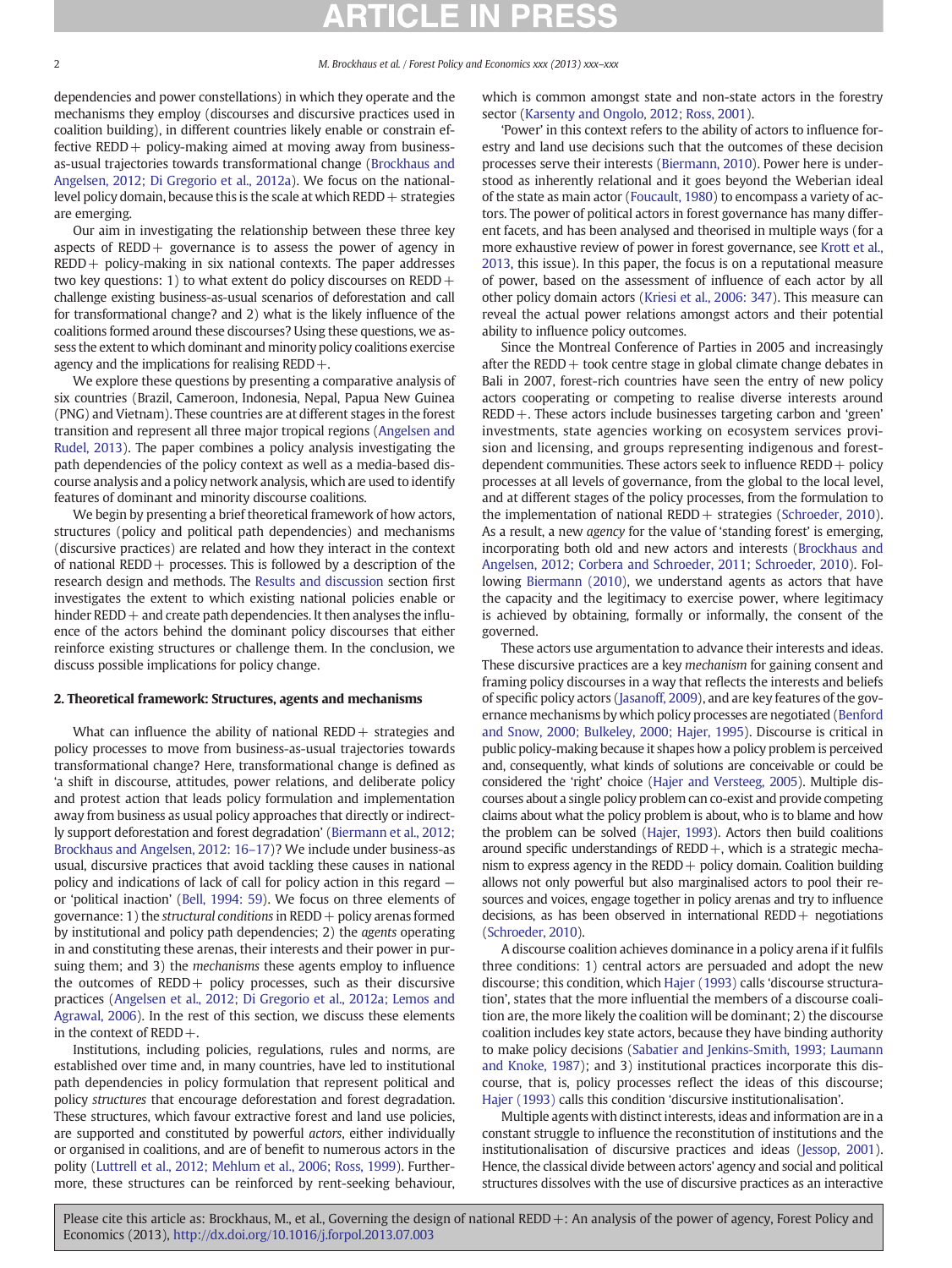mechanism that relates actors and structures to each other [\(Arts, 2012;](#page-8-0) [Giddens, 1984](#page-8-0)). The relationship between structure and agency then becomes a matter of empirical investigation [\(Fuller, 1998; Hay and Wincott,](#page-9-0) [1998](#page-9-0)).

In this paper, the investigation takes the form of a comparative analysis of this relationship in the national  $REDD +$  governance systems of Brazil, Cameroon, Indonesia, Nepal, PNG and Vietnam. We argue that country-specific political structures (including institutional and policy path dependencies and power hierarchies) and agency (expressed through discourse coalitions), amongst other factors, co-determine the emergence and nature of national  $REDD +$  strategies and outcomes. The outcomes reflect the extent to which policy decisions leave the status quo unchallenged, or support and reinforce the structures that enable deforestation and forest degradation and thereby constrain effective  $REDD+$  policy-making, or challenge and transform existing structures in favour of forest conservation and restoration.

#### 3. Research design and methods

The analysis uses a multi-method comparative research design aimed at investigating the structural conditions (policy and political path dependencies), the actors' (reputational) power and the discursive practices they employ, all of which shape the  $REDD +$  policy domain. Three research design components were undertaken in each country ([Brockhaus](#page-9-0) [and Di Gregorio, 2012\)](#page-9-0).

The first component, undertaken at the start of the study, was a country-level policy analysis that investigated the contextual conditions and structural features of national governance systems.<sup>1</sup> Drawing on literature reviews and semi-structured interviews with REDD+ policy actors, it included a politico-economic analysis of governance aspects and the drivers of deforestation and forest degradation [\(Babon and Gowae,](#page-8-0) [2013; Dkamela, 2010; Hosonuma et al., 2012; Indrarto et al., 2012;](#page-8-0) [May et al., 2011b; Paudel et al., 2013; Pham et al., 2012a](#page-8-0)).

The second component was a content analysis of print media articles on  $REDD+$  published in the three leading newspapers in each country (those with the highest circulation and representing diverse political positions) between 2005 and 2010, which were used to identify discourse coalitions.2 The focus of the present analysis is on policy actors' reported position statements (or stances) on  $REDD +$ , which were coded to identify discursive frames – of 'schemata of interpretation … [that enable individuals] to locate, perceive, identify, and label' a situation [\(Goffman, 1974:](#page-9-0) [21](#page-9-0)) – following a predefined codebook [\(Babon et al., 2012; Cronin and](#page-8-0) [Santoso, 2010; Kengoum, 2011; Khatri et al., 2012; May et al., 2011a;](#page-8-0) [Pham, 2011\)](#page-8-0). In a subsequent round of open coding, these stances were grouped into broader discourse categories (or master frames, which are broader frames in terms of 'interpretative scope, inclusivity, flexibility and cultural resonances' ([Benford and Snow, 2000: 619\)](#page-8-0) that subsume a number of distinct organization-specific frames). This procedure was followed to categorize policy actors into distinct discourse coalitions [\(Benford and Snow, 2000; Bulkeley, 2000; Cronin et al., 2012; Pham](#page-8-0) [et al., 2012b\)](#page-8-0). We distinguished two categories of master frames in each country: one reflecting resistance to change (business as usual or BAU), and the other challenging current practices of deforestation and forest degradation (transformational change or TC). This is a simplification of what BAU and TC frames actually represent: two extremes on a continuum of frames that are shaped by incentives, discursive practices and power relations ([Brockhaus and Angelsen, 2012\)](#page-9-0). For each country and for each category (BAU and TC), we then analysed the discourse coalition whose views were most represented in the media (highest incidence of stances).

The third component was a policy network analysis undertaken in each country between 2010 and 2012 [\(Bushley, 2012; Gebara et al.,](#page-9-0) [2012; Kengoum, 2012; McIntire et al., 2012; Moeliono et al., 2012,](#page-9-0) [2013; Pham, 2012](#page-9-0)). In this paper, we use interviewees' replies to the question: 'Please indicate those organisations that stand out as especially influential on domestic REDD policies.' Respondents answered this question by selecting from a complete list of the policy domain's organizational actors<sup>3</sup> each organisation that they considered 'especially influential'. <sup>4</sup> From these data, we built a reputational network of influence that we used to assess the level of influence of discourse coalitions [\(Brandes et al., 1999; Knoke, 1998; Kriesi et al., 2006\)](#page-9-0).

Nodes in the network represent actors and the directed ties indicate the perception that an actor is influential. We used indegree, a classical social network analysis measure of centrality, to assess influence (Wasserman and Faust,  $1994$ ).<sup>5</sup> The higher the number of incoming ties, the higher the indegree. We then classified organisations into nine categories – state actors; national research institutes; domestic NGOs and civil society organisations (CSOs); domestic business; international NGOs; intergovernmental organisations and international research organisations; foreign or multinational businesses; foreign government agencies; and others (mainly individuals without an institutional affiliation) – and calculated the indegrees per actor category.

Drawing on [Kriesi et al. \(2006\)](#page-9-0), we calculated reputational power indices for each actor category by dividing the total number of indegrees per category by the number of all possible ties the actor category could have received:

$$
R_p = \frac{\sum_{i=1}^{n_p} id_i}{n_p(n-1)}
$$

where  $R_p$  denotes the reputational power index R of actor category p, and  $p = 1, 2, ..., 9$ ; id<sub>i</sub> denotes the indegree of actors i, with i belonging to actor category  $p$ ; and  $n_p$  represents the number of actors in actor category p where *n* denotes the number of actors interviewed.<sup>6</sup>

In a second step, we applied the reputational power index to the composition of each discourse coalition identified in the media analysis. The reputational power of a discourse coalition is equal to:

$$
R_d = \sum_{p=1}^j R_p * m_{pd}
$$

where  $R_d$  denotes the reputational power index R of discourse coalition d and  $m_{nd}$  equals the number of stances of actors that belong to category denotes the reputational power index R of discourse coalition d and  $m_{nd}$ equals the number of stances of actors that belong to category p that are

<sup>5</sup> The sum of an actor's column in the adjacency matrix (incoming ties) divided by all possible ties in the network gives an actor's indegree:  $id_j = \sum_{i=1}^n \frac{x_{ij}}{n-1}$  with  $i \neq j$ .

 $1$  For comparability, all country teams followed a common detailed method guide indicating the areas to be investigated including politico-economic aspects and past and present policies ([Brockhaus et al., 2012a\)](#page-9-0).

 $2$  For comparability, all country teams used the same predefined code book, which was translated into the national language. There were three levels of coding: the first uniquely identified the media articles; the second identified the main frames in the articles (main topic and type of frame); and the third identified further characteristics of the frames in more detail, including the identification of the position statements (stances) on REDD+ of up to four policy actors mentioned in the articles. These stances are the main media data source for this paper [\(Di Gregorio et al., 2012b\)](#page-9-0).

<sup>&</sup>lt;sup>3</sup> In all countries except Vietnam, it was possible to interview only a subset of organisations from the complete list, with response rates between 55% (Indonesia, which also had the largest list of 115 actors) and 87% (Brazil, with 56 out of 64 actors).

<sup>4</sup> A key step in policy network analysis concerns the boundary definition of the policy domain. We define the REDD+ policy domain as the 'substantive focus of concern of policy initiatives and debate' around  $REDD+$  in a specific country [\(Laumann and Knoke,](#page-9-0) [1987: 9](#page-9-0)–10). Domain members are organisations that define themselves and that are perceived by others as a part of the national policy domain ([Laumann and Knoke, 1987: 251](#page-9-0)). Information from the media analysis, literature sources and researchers' expertise was used to compile a preliminary list of actors, which was then refined and validated by a panel of experts representing different policy actor categories.<br>
<sup>5</sup> The sum of an actor's calumnative in the sum of

<sup>6</sup> Dividing the indegrees of the actors in a specific actor category by the total number of possible indegrees based on the number of interviewed actors makes it possible to make comparisons across actor categories [\(Wasserman and Faust, 1994\)](#page-10-0) and take into account the varying response rates between countries.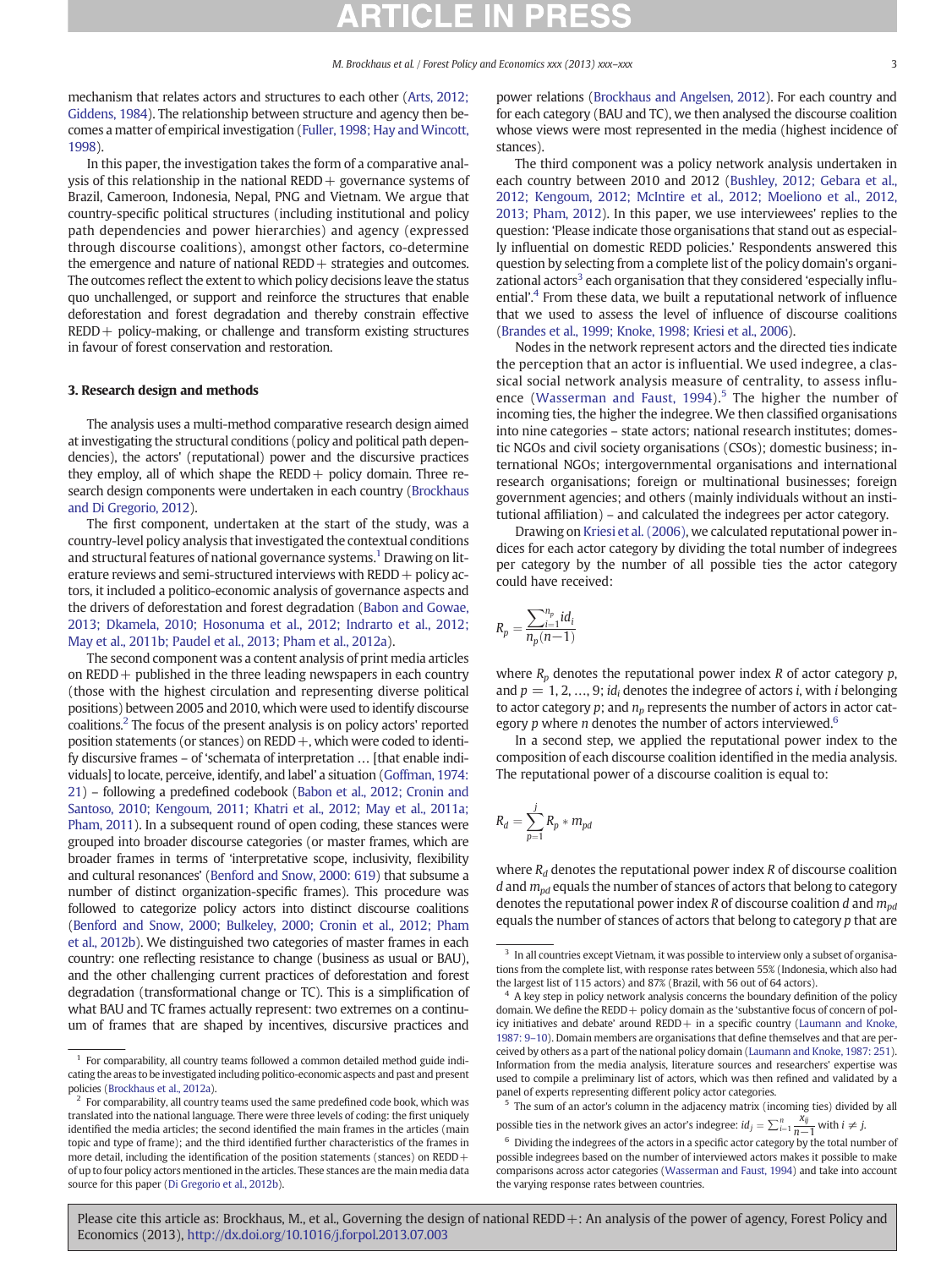<span id="page-3-0"></span>part of discourse coalition d. Within each country, the discourse coalition with the highest  $R_d$  value fulfils the first condition of a dominant coalition: the coalition is the most vocal and its actors are more influential than those of the other discourse coalitions identified.

Finally, to compare the relative power of discourse coalitions within each country, we normalise the sum of the reputational power index of the main BAU and TC discourse coalitions to 1:

$$
R_{\text{BAU norm}} + R_{\text{TC norm}} = 1
$$

where  $R_{\text{BAU norm}} = \frac{R_{\text{BAU}}}{R_{\text{BAU}} + R_{\text{TC}}}$  and  $R_{\text{TC norm}} = \frac{R_{\text{TC}}}{R_{\text{BAU}} + R_{\text{TC}}}$ .

Thus, for example, if the score of  $R_{\mathsf{BAU}}$   $_{\mathsf{norm}}$  is bigger than 0.5, then the BAU coalition is likely more influential than the TC coalition. In other words, the BAU coalition fulfils the first condition (discursive structuration) of a dominant coalition.

All data collection was undertaken between 2010 and 2012, when all countries in this study were in what is called Readiness Phase [\(Angelsen](#page-8-0) [and McNeill, 2012; Wertz-Kanounnikoff and Angelsen, 2009; Angelsen](#page-8-0) [et al., 2009b\)](#page-8-0). Some limitations of the methods need to be highlighted. First, different response rates to the policy network survey affect the level of the power index across countries [\(Wasserman and Faust, 1994\)](#page-10-0). However, in the paper, we only compare power indices between coalitions within countries. In other words, we cannot say that, for example, the BAU discourse coalition in Indonesia is more powerful than that in Vietnam, but we can say that the relative strength of the BAU coalition compared with the TC coalition is slightly greater in Indonesia than that in Vietnam. Also, the power indicators refer to the conditions at the time of the survey, which are likely to change over time. Second, using media data to determine discourse coalitions has limitations, as not all policy actors use the media to state their claims. In particular, private businesses were not well represented in most countries. Furthermore, in Nepal, state actors were less vocal in the media, which can be interpreted as a strength of CSOs, but could also create a bias in favour of other actors that use print media much more actively. We therefore interpret the results as indicative only.

### 4. Results and discussion

#### 4.1. Policies hindering and enabling change

There is wide consensus that national  $REDD +$  policy formulation has been developing at a much slower pace than initially expected [\(Angelsen and McNeill, 2012\)](#page-8-0). To investigate the structural constraints and opportunities arising from the policy and political context, we analysed cross-sectoral policy impacts, implementation deficits and forestry and  $REDD + policy$  developments ([Table 1\)](#page-4-0). To do this, we started with the main drivers of deforestation and forest degradation. Agriculture (large or small scale) and legal and illegal commercial logging are the leading drivers of deforestation and forest degradation in all countries studied except Brazil, where cattle-ranching is the main driver of deforestation [\(Table 1\)](#page-4-0). Mining, infrastructure development and population movements and policies (migration and resettlements) also have direct impacts on deforestation and forest degradation ([Table 1\)](#page-4-0) ([Babon and](#page-8-0) [Gowae, 2013; Dkamela, 2010; Hosonuma et al., 2012; Indrarto et al.,](#page-8-0) [2012; May et al., 2011b; Paudel et al., 2013; Pham et al., 2012a](#page-8-0)). There are also indirect impacts linked to tax and trade regimes, monetary policy and foreign debt [\(Kaimowitz and Angelsen, 1998](#page-9-0)). Consequently, to assess structural policy constraints, we need to take into account cross-sectoral linkages and policy impacts [\(Dubé and Schmith](#page-9-0)űsen, [2003, 2007\)](#page-9-0). For example, forest conversion is facilitated by tax regimes and economic development strategies, such as tax exemptions for food and energy estate development and the pulp and paper industry in Indonesia and, in the past, for cattle-ranching in some parts of Brazil [\(Brockhaus et al., 2012b; Indrarto et al., 2012; May et al., 2011b\)](#page-9-0). In addition, political aims of self-sufficiency in food and cash crop development produce incentives that contribute to forest conversion [\(Pacheco et al., 2012](#page-9-0)), as has occurred in Vietnam. An indirect effect of the currency devaluation in Cameroon was a boom in timber exports ([Dkamela, 2010\)](#page-9-0). Furthermore, in Brazil, Vietnam, Nepal and Cameroon, infrastructure development, such as plans for new roads and hydropower plants, is contributing to deforestation. In PNG, although plantations are responsible for only low levels of deforestation, the aim of the National Agriculture Development Plan is to substantially increase oil palm cultivation in the future; accompanying this plan is the current boom in 'virtual' oil palm: Special Agricultural and Business Leases are being exploited as a means of gaining permission for logging with little evidence of commitment to later undertake the promised agricultural development [\(Babon and Gowae, 2013](#page-8-0)) [\(Table 1\)](#page-4-0).

Cross-sectoral coordination is notoriously challenging and requires inclusive policy networks – regular and reciprocated interactions across stakeholder from different sectors –, procedural changes in decisionmaking (e.g. participatory processes) and improved information exchanges across sectors (Dubé and Schmithű[sen, 2003; Rethemeyer,](#page-9-0) [2007\)](#page-9-0). Yet the main constraint on cross-sectoral coordination is political in nature. Over time, the institutionalisation of past policies leads to the formation of powerful interest groups (political structures) in specific sectors that resist change. Policy actors then tend to become 'inwardly focused' and see policy coordination as 'threatening to the current status quo' ([Shannon, 2003:](#page-10-0) 145).

Absence of policies or failure to implement them effectively can also hamper transformational change, as in Nepal, where the lack of an effective land use policy is impeding REDD+ policy formulation and implementation ([Paudel et al., 2013\)](#page-9-0). In other cases, policies that would otherwise support  $REDD +$  are not enforced, as in the case of sustainable forest management regulations in PNG and ineffective efforts to combat illegal logging in Cameroon, Indonesia and Vietnam ([Babon and Gowae,](#page-8-0) [2013; Dkamela, 2010; Indrarto et al., 2012; Pham et al., 2012a](#page-8-0)). Even in Brazil, weak enforcement is reducing the effectiveness of an otherwise very advanced forest tenure framework that recognises particular indigenous rights to land and forest resources. On paper, PNG forest resources are controlled by customary institutions and informed consent is a requirement for any agreement with external actors; in reality, however, the process is often abused and inadequate knowledge and political resources undermine the effectiveness of these institutional arrangements. Implementation deficits often arise because of the lack of political support. Failure to enforce and implement policies also has substantial equity implications [\(Di Gregorio et al., 2013; Luttrell et al.,](#page-9-0) [in press](#page-9-0)).

On the positive side, some policies preceding or not strictly related to  $REDD+$  create enabling conditions for  $REDD+$  policies. These include forest conservation, certification of forest products and land use planning policies that incorporate environmental sustainability objectives. In particular, experience with policies on payments for environmental services in Brazil and Vietnam has laid a solid foundation for  $REDD + policy$ formulation [\(Bartels et al., 2010; Pham et al., 2012a\)](#page-8-0) — perhaps to be expected, given that successful policy-making is most often the result of long-term experimentation and learning [\(Ostrom, 1999\)](#page-9-0). Enabling policies that have proven successful go on to create their own path dependencies and weaken BAU coalitions, thus facilitating the transition towards more effective  $-$  and often equitable  $-$  REDD  $+$  policy developments. This process has emerged most clearly in Brazil and particularly Nepal, where a long history of community forestry has led to very well-organised and outspoken civil society [\(Acharya, 2002\)](#page-8-0).

Finally, all the countries have, or are in the process of establishing, new institutions, bodies and policies aimed at developing and implementing  $REDD+$  [\(Table 1](#page-4-0)). However, failure to address cross-sectoral policy impacts, the political power structures reinforcing path dependencies leading to deforestation and forest degradation and the related shortcomings in implementation will undermine efforts to achieve transformational change. Although path dependencies linked to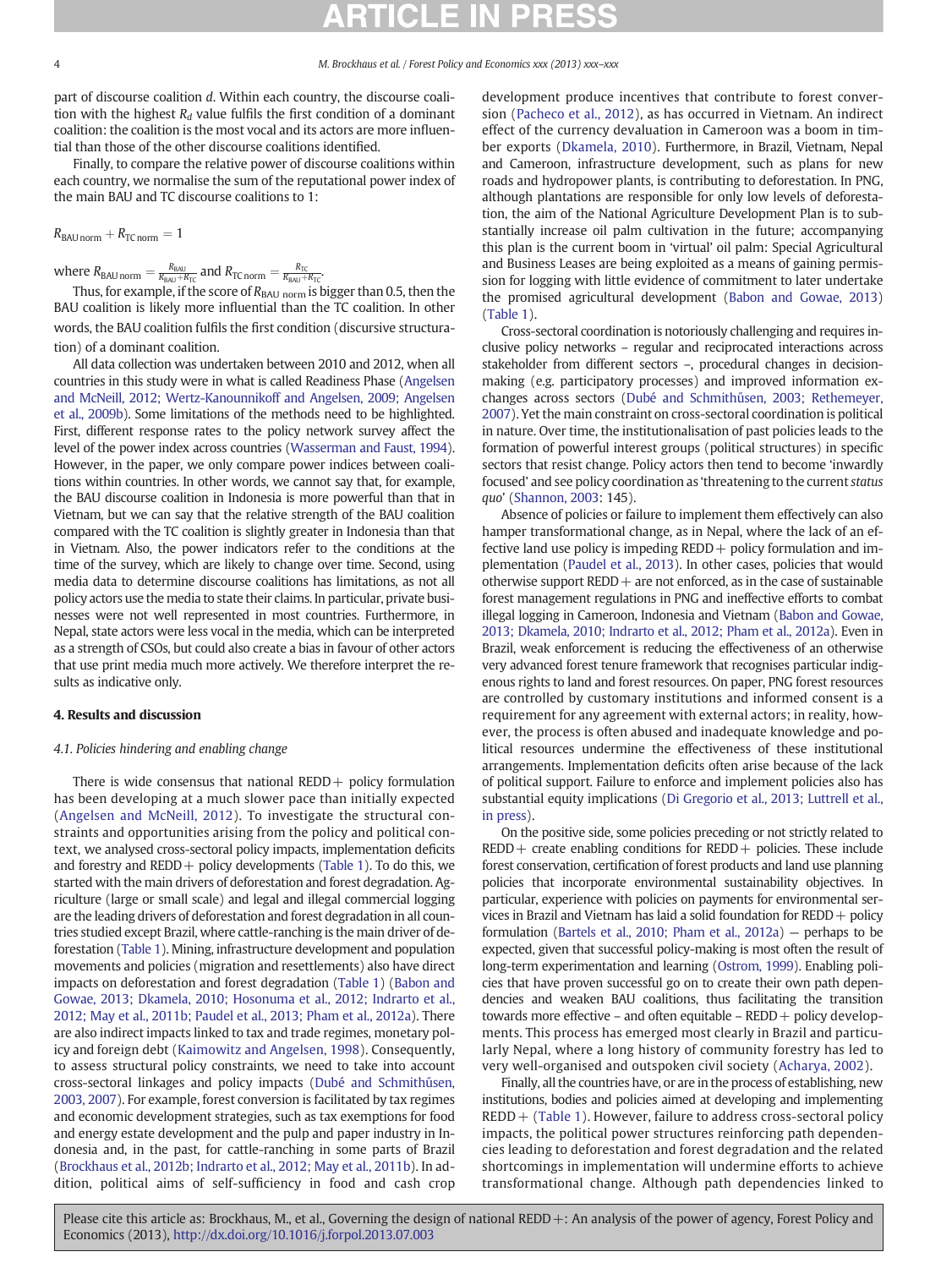### <span id="page-4-0"></span>Table 1

Drivers of deforestation and policies hindering and enabling change.

| Country       | Drivers of deforestation<br>and forest degradation                                                                                | Policies and operational tools that clash with Policies that could support REDD $+$<br>$REDD+ aims$                                                                                                                                                                                                                                                  |                                                                                                                                                                                                                                                                                                                                                                                      | Bodies and policy milestones associated with<br>$REDD+$                                                                                                                                                                                                                                                                                                                                                                                                                                                                                                                                                                                                                                                                                                                  |
|---------------|-----------------------------------------------------------------------------------------------------------------------------------|------------------------------------------------------------------------------------------------------------------------------------------------------------------------------------------------------------------------------------------------------------------------------------------------------------------------------------------------------|--------------------------------------------------------------------------------------------------------------------------------------------------------------------------------------------------------------------------------------------------------------------------------------------------------------------------------------------------------------------------------------|--------------------------------------------------------------------------------------------------------------------------------------------------------------------------------------------------------------------------------------------------------------------------------------------------------------------------------------------------------------------------------------------------------------------------------------------------------------------------------------------------------------------------------------------------------------------------------------------------------------------------------------------------------------------------------------------------------------------------------------------------------------------------|
| Indonesia     | Agriculture (large scale<br>including forest<br>plantations such as oil<br>palm, small scale,<br>subsistence); logging;<br>mining | Tax dependence on forest and mining; tax<br>breaks for forest products, farming produce,<br>pulp and paper; mining permits in protected<br>areas; fiscal and non-fiscal concessions for<br>food estate and energy estate development;<br>biofuel development; land allocation for oil<br>palm plantations                                            | (1990) Law on Conservation of Natural<br>Resources and Ecosystems; (1994) Law on<br>Ratification of UNFCCC; (2009) Law on<br>Environmental Protection and Management;<br>(2011) Master Plan for Acceleration and<br>Expansion of Economic Development for<br>2011-2025; (2012) Ministry of Forestry<br>Regulation on Guidelines on Natural<br><b>Environmental Services Business</b> | (2007) Indonesian Forest Climate Alliance;<br>(2008) establishment of National Climate<br>Change Council; (2009) Indonesian Climate<br>Change Trust Fund; Ministry of Forestry<br>Regulation 68/2008 on REDD; (2009)<br>Ministry of Forestry Decree 36 Carbon<br>Sequestration Licences; UN-REDD; (2010)<br>Letter of Intent with Norway; REDD + Task<br>Force; (2011) Presidential Regulations No. 61<br>and 71 on GHG Emission Inventory and<br>National Action Plan for Reducing GHG<br>Emissions; (2010) establishment of REDD+<br>Task Force; REDD + pilot province (Central<br>Kalimantan); national strategy and public<br>consultation; (2011) moratorium on new<br>licences in natural primary forest and<br>peatland governance; R-PP approved/grant<br>signed |
| Vietnam       | Agriculture;<br>infrastructure; logging;<br>fire; shifting cultivation;<br>migration                                              | Infrastructure (roads and hydropower);<br>self-sufficiency in food and cash crop<br>development (rubber and coffee); National<br>Socio-Economic Development Plan; credit<br>schemes to alleviate poverty; land allocation;<br>economic development as main goal of<br>Forest Development Strategy                                                    | Decision 380 and Decree 99; payment for<br>forest environmental services including<br>benefit-sharing regulation (strong design,<br>weak implementation); Law on Forest<br>Protection and Development 2004 and Land<br>Law 2003: legal foundation for carbon rights                                                                                                                  | (2009) National REDD network and technical<br>working groups, UN-REDD; (2010) National<br>Climate Change Strategy and National REDD<br>programme; (2011) National MRV<br>framework endorsed, R-PP resubmitted                                                                                                                                                                                                                                                                                                                                                                                                                                                                                                                                                            |
| <b>Brazil</b> | Ranching; agriculture<br>(large and small scale);<br>infrastructure; selective<br>logging; mining; fire                           | Rural credit for cattle-ranching (although<br>more limited than in the past) and<br>infrastructure development (roads and<br>dams); poor enforcement of tenure rules                                                                                                                                                                                 | Forest Code conservation requirement on<br>private land; improved enforcement of land<br>use policies (including protected areas);<br>economic and ecological zoning; efforts to<br>certify producer legality commercial chains<br>(beef, soy); land regularisation process and<br>demarcation of indigenous land; real-time<br>monitoring of deforestation                          | (2008) Brazil Amazon Fund and National<br>Plan on Climate Change; (2010) NAMA<br>includes REDD; (2011) Mato Grosso state bill<br>on REDD; (2011) National REDD + Strategy<br>formulation                                                                                                                                                                                                                                                                                                                                                                                                                                                                                                                                                                                 |
| Cameroon      | Agriculture (medium and<br>small scale, subsistence);<br>logging; mining                                                          | Currency devaluation boosting logging<br>exports; infrastructure (roads, rail and<br>dams); mining and large-scale agriculture<br>projects                                                                                                                                                                                                           | Law No. 2011/08 on Guidelines for Territorial<br>Planning and Sustainable Development in<br>Cameroon                                                                                                                                                                                                                                                                                 | (2009): REDD Cameroon pilot steering<br>committee; (2009) National Observatory on<br>Climate Change; (2011) UN-REDD<br>Programme; (2012) R-PP submitted                                                                                                                                                                                                                                                                                                                                                                                                                                                                                                                                                                                                                  |
| Nepal         | Agriculture; illegal<br>logging; resettlement;<br>infrastructure; fire                                                            | Agricultural modernisation and associated<br>infrastructure development; hydropower<br>development; local road construction;<br>mining of sand, boulders and stone; lack of<br>overarching land use policy                                                                                                                                           | Subsidies for kerosene, biogas, micro-hydro,<br>solar and improved cooking stoves;<br>community forestry programme                                                                                                                                                                                                                                                                   | (2009) Establishment of REDD cell and<br>working group; R-PP finalised; UN-REDD<br>Programme; (2010) proposed amendment<br>to Forestry Act; (2011) R-PP grant signed                                                                                                                                                                                                                                                                                                                                                                                                                                                                                                                                                                                                     |
| <b>PNG</b>    | Commercial logging;<br>subsistence agriculture;<br>clearing for plantations;<br>mining; forest fires                              | Low and unequal levels of development and<br>reliance on forestry sector to provide basic<br>services (roads, health, education) in rural<br>areas; Forest Clearance Authorities granted<br>as part of Special Agriculture and Business<br>Leases; National Agriculture Development<br>Plan (2007-2016) promoting expansion of<br>palm oil industry; | Customary land ownership; informed<br>consent for Forest Management Agreements<br>(but not enforced); Forestry and Climate<br>Change Framework for Action 2009-2015;<br>2010 Climate-Compatible Development<br>Strategy (carbon neutrality by 2050); Papua<br>New Guinea Development Strategic Plan<br>2010-2030 includes sustainable forest<br>management                           | (2008) R-PIN submission; (2009) UN-REDD<br>Programme; REDD + MRV; (2010) National<br>Climate Change Committee and Technical<br><b>Working Groups</b>                                                                                                                                                                                                                                                                                                                                                                                                                                                                                                                                                                                                                     |

Abbreviations: GHG: greenhouse gases; MRV: Measuring, Reporting and Verification; NAMA: Nationally Appropriate Mitigation Actions; R-PIN: Readiness Plan Idea Note; R-PP: Readiness Preparation Proposal; UNFCCC: United Nations Framework Convention on Climate Change.

institutionalised policies opposing  $REDD +$  create structural conditions that impede change, policy coalitions are actively engaged in both breaking up and reinforcing these very path dependencies, as discussed in the next section.

### 4.2. Discourse coalitions in the media: Resisting or arguing for change

Various discourse coalitions are active in policy domains. Some reflect existing structures, whereas others seek transformation and new directions for policy. Coalitions are composed of a variety of actors and coalesce around a common discourse [\(Hajer, 1995\)](#page-9-0). In each country, we identified between five and 11 master frames that bring together these coalitions. Fewer master frames were identified in countries with relatively little REDD+ media coverage – Nepal (6), Cameroon (5) and Vietnam (8) – and more in countries with greater coverage — Indonesia (11), Brazil (11) and PNG (10). In [Table 2,](#page-5-0) we list the most vocal BAU and TC discourse

coalitions, with a breakdown of the types of policy actors represented in each. BAU master frames represent themes that, although broadly supportive of  $REDD+$  (in the countries studied, most policy coalitions are ostensibly supportive of  $REDD+$ ), do not engage with the reforms that are necessary to effect a shift towards transformational change.

The evidence from the six countries indicates that BAU coalitions mainly discuss international issues linked to REDD +. In Indonesia and PNG, the most vocal BAU coalition ('global financial support' in [Table 2](#page-5-0)) comprises demands by national actors for developed countries to contribute financially to support  $REDD +$  activities. In both countries, this coalition is dominated by state actors. In Brazil and Cameroon, the main BAU coalition emphasises that  $REDD +$  activities should be part of a global response to climate change ('global solution' in [Table 2\)](#page-5-0). In both cases, international and state actors are the most vocal supporters. In Vietnam, the main BAU coalition stresses the win–win aspects of  $REDD +$  policies and the benefits of combining  $REDD +$  with payments for environmental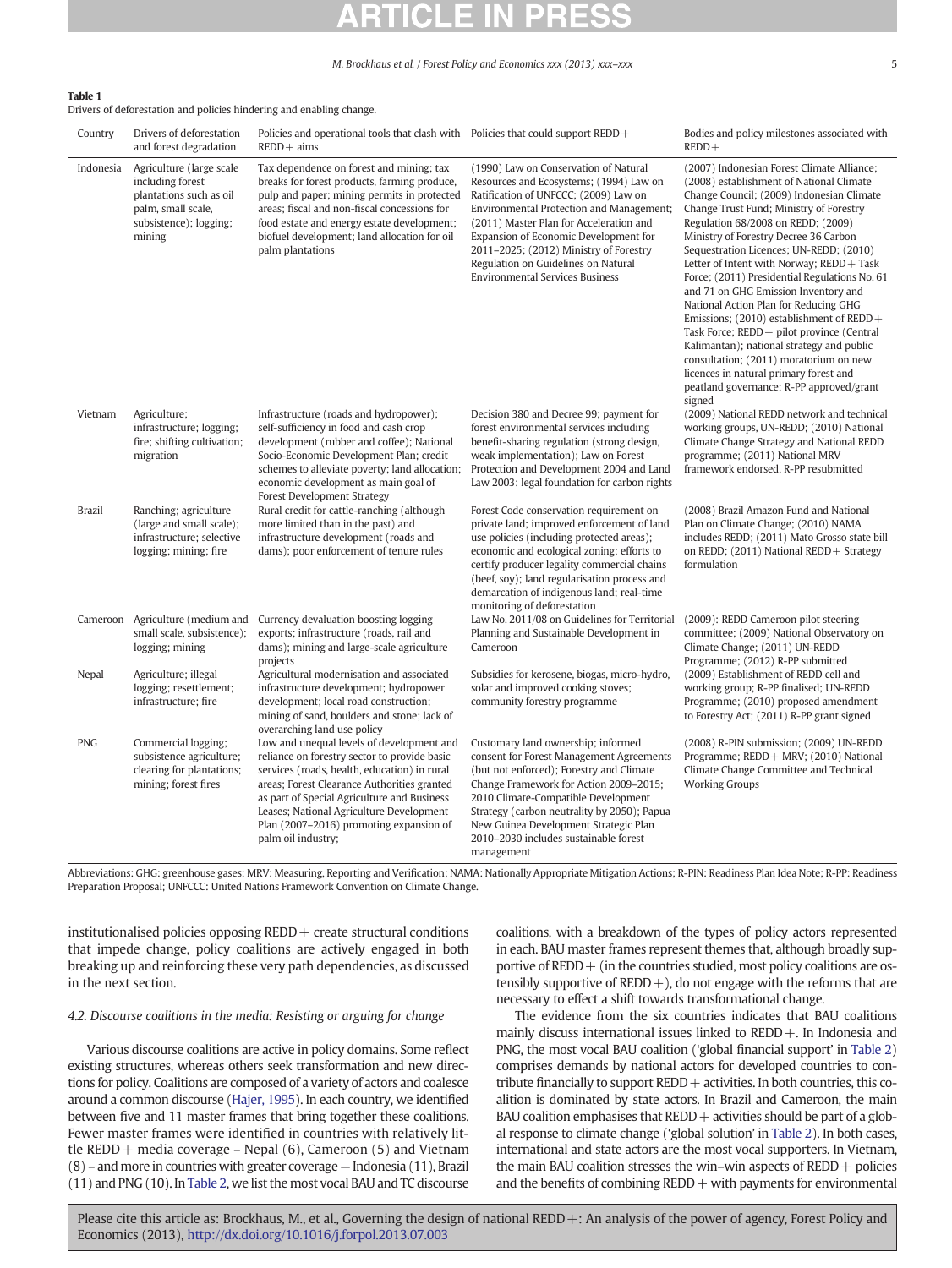#### <span id="page-5-0"></span>Table 2 Reputational power of discourse coalitions.

| Country       | Master frame                               | Actor categories in the main BAU and TC discourse coalitions<br>(no. of actors' stances expressed in the coalition)                                                                                                                                                         | No. of stances of<br>coalition actors | Reputational<br>power index<br>of discourse<br>coalition $R_d$ | Normalised reputational<br>power index of discourse<br>coalition $R_{\text{BALI norm}}$<br>$R_{\text{TC norm}}$ |
|---------------|--------------------------------------------|-----------------------------------------------------------------------------------------------------------------------------------------------------------------------------------------------------------------------------------------------------------------------------|---------------------------------------|----------------------------------------------------------------|-----------------------------------------------------------------------------------------------------------------|
| Indonesia     | Global financial support<br>(BAU)          | State (31); Domestic NGOs and CSOs (8); International NGOs (7);<br>Foreign government agencies (6); Intergovernmental organisations/<br>international research institutes (5); National research institutes (1);<br>Others $(8)$                                            | 66                                    | 8.74                                                           | 0.68                                                                                                            |
|               | Risk of losing rights (TC)                 | Domestic NGOs and CSOs (14); International NGOs (10); State (3);<br>Intergovernmental organisations/international research institutes (3);<br>National research institutes (1); Others (1)                                                                                  | 32                                    | 4.18                                                           | 0.32                                                                                                            |
| Vietnam       | Win-win (BAU)                              | State (5); Intergovernmental organisations/international research<br>institutes (3); Foreign government agencies (1)                                                                                                                                                        | 9                                     | 2.57                                                           | 0.65                                                                                                            |
|               | User pays (TC)                             | State $(5)$                                                                                                                                                                                                                                                                 | 5                                     | 1.37                                                           | 0.35                                                                                                            |
| <b>Brazil</b> | Global solution (BAU)                      | International NGOs (8); State (7); Foreign government agencies (6);<br>Intergovernmental organisations/international research institutes (4);<br>Foreign/multinational business (2); Domestic NGOs and CSOs (3);<br>National research institutes (2); Domestic business (1) | 33                                    | 9.48                                                           | 0.64                                                                                                            |
|               | Participation of indigenous<br>people (TC) | Domestic NGOs and CSOs (13); International NGOs (2); State (1)                                                                                                                                                                                                              | 16                                    | 5.37                                                           | 0.36                                                                                                            |
| Cameroon      | Global solution (BAU)                      | Intergovernmental organisations/international research institutes (3);<br>State $(2)$ ; Others $(1)$                                                                                                                                                                        | 6                                     | 2.56                                                           | 1                                                                                                               |
|               | None                                       |                                                                                                                                                                                                                                                                             | 0                                     | $\mathbf{0}$                                                   | $\Omega$                                                                                                        |
| Nepal         | Global solution (BAU)                      | Domestic NGOs and CSOs (2); National research institutes (1);<br>Intergovernmental organisations/international research institutes (1);<br>Others (2)                                                                                                                       | 6                                     | 1.33                                                           | 0.27                                                                                                            |
|               | Rewarding communities<br>(TC)              | Domestic NGOs and CSOs (5); Foreign government agencies (2); State (1);<br>National research institutes (1); Others (1)                                                                                                                                                     | 10                                    | 3.53                                                           | 0.73                                                                                                            |
| <b>PNG</b>    | Global financial support<br>(BAU)          | State (14); Foreign government agencies (3); Intergovernmental<br>organisations/international research institutes (3); Domestic NGOs and<br>CSOs (2); Domestic business (1); Foreign/multinational business (1)<br>International NGOs (1); National research institutes (1) | 26                                    | 11.00                                                          | 0.51                                                                                                            |
|               | Empowerment (TC)                           | Domestic NGOs and CSOs (9); National research institutes (7); State (6);<br>International NGOs (6); Domestic business (1); Others (1)                                                                                                                                       | 30                                    | 10.50                                                          | 0.49                                                                                                            |

BAU: Business-as-usual; TC: Transformational change.

services ('win–win' in Table 2), on the grounds that having both forest protection and development would boost incomes; state actors dominate most stances in Vietnam, which is not surprising given the state's strong control over the media. Only in Nepal is the main BAU coalition not dominated by state actors; rather, the media coverage is led by the input of professional forestry experts who advise journalists, and state actors have little media presence ([Khatri et al., 2012\)](#page-9-0).

TC coalitions focus instead on domestic issues. In Vietnam, this coalition calls for domestic users of forest environmental services to compensate providers and pay for the benefits they receive ('user pays' in Table 2). It is the only TC coalition that is represented (exclusively) by state actors. In all other countries, the focus of the most vocal coalition for change is on the need to introduce  $REDD +$  safeguards to ensure the protection of local and indigenous rights, increased participation and empowerment. These coalitions predominantly comprise domestic NGOs and CSOs, followed by international NGOs; state actors are represented in limited numbers. In Indonesia, the TC master frame warns that REDD+ might involve a trade-off between effectiveness (delivery of greenhouse gas emission reductions) and equity in terms of restrictions on access to forest, possibly leading to dispossession and threatening local livelihoods ('risk of losing rights' in Table 2). In Brazil, the main coalition for change demands increased participation by indigenous people in decision-making on REDD+ ('participation of indigenous people' in Table 2). In PNG, the focus is on empowering local communities to ensure that they can benefit from  $REDD+$  ('empowerment' in Table 2). This includes providing transparent and complete information on  $REDD+$  in a suitable format for communities and making arrangements that facilitate effective participation in decision-making, including effective free, prior and informed consent processes. Similarly, in Nepal, the coalition for change calls for benefit-sharing schemes that reward local and indigenous communities, particularly their poorer members ('reward communities' in Table 2). All these TC coalitions have concerns about environmental justice related to REDD+.

In Cameroon, however, we have not been able to identify a coalition for change. None of the master frames in Cameroon is transformational ('none' in Table 2), neither in the sense of clearly addressing national drivers of deforestation and forest degradation nor in ensuring cobenefits of  $REDD+$ . Rather, the only stance in Cameroon that starts to address national-level REDD  $+$  issues recognises that REDD  $+$  will require major technical and financial assistance. This is hardly a frame calling for transformational change, given that it merely demands support from external actors.

Notably, the main TC coalitions in the different countries focus on  $REDD +$  safeguards and environmental justice issues such as protection of local rights, empowerment and increased participation. Particularly striking in all countries is the absence of master frames directly addressing national drivers of deforestation and forest degradation such as agricultural expansion and logging activities. Very few actors clearly state that reducing carbon emission from forests requires substantial national policy reforms both within and outside the forestry sector.

### 4.3. Discourse and power

As mentioned above, a dominant discourse coalition has three characteristics: central actors adopt their discourse; the coalition includes key state actors; and institutional practices reflect this discourse. The coalition with the higher reputational power index within a country fulfils the first of these conditions.

The two rightmost columns of Table 2 present the reputational power index of the discourse coalitions and their normalised equivalent. In Vietnam, Indonesia and Brazil, the BAU coalition represents more influential actors than the TC coalition. In Vietnam and Indonesia, state actors clearly dominate these coalitions (fulfilling also the second condition for a dominant coalition) and BAU coalitions are twice as powerful as TC coalitions. In PNG, the BAU coalition is only slightly more influential than the TC coalition. By contrast, in Nepal, the most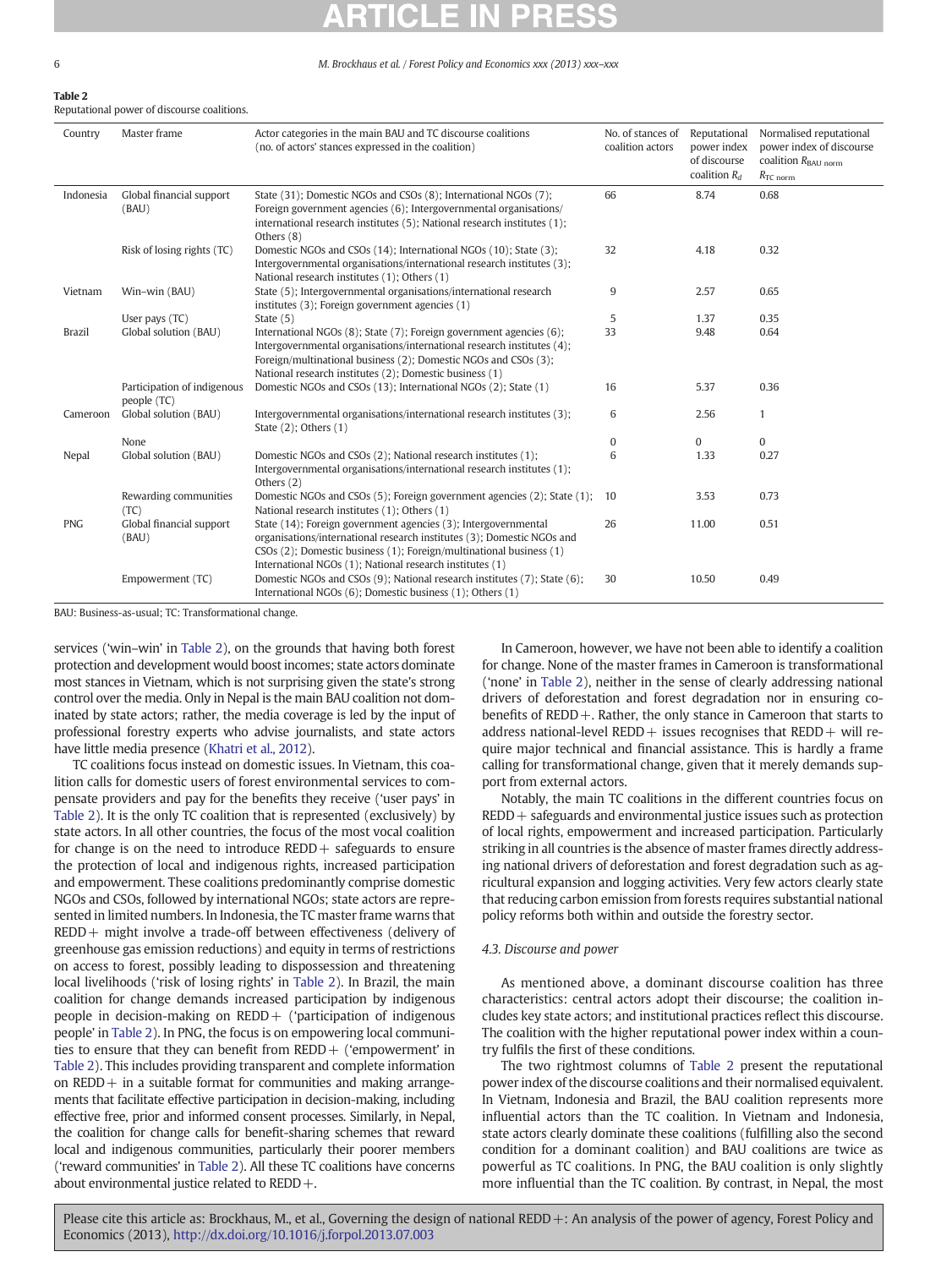powerful actors represent the TC coalition, which has a power index three times higher than the BAU coalition.

Indonesia has the next greatest relative difference between normalised power indices. With an index of 0.68, the BAU coalition has a strong dominance over the coalition advocating for recognition of local rights. Although some state actors are included in the coalition for change, this finding supports evidence in the literature indicating strong ongoing resistance in Indonesia to the inclusion of substantial tenure issues in policy debates [\(Indrarto et al., 2012\)](#page-9-0). In the nearly 15 years since the fall of the Suharto regime – a period during which forest tenure issues were taboo in policy discussions – the rights coalition has made progress, yet it needs to recruit more influential actors, particularly from within the state, if benefits related to access and control of forest resources are to become fixed on the  $REDD +$  political agenda.

The relative difference in power between the BAU and TC coalitions in Brazil differs only slightly from that in Indonesia. This is somewhat surprising given that recognition of indigenous rights is far more advanced in Brazil than in Indonesia. This result might be partly biased by the lower response rate to the network survey in Indonesia compared with Brazil. However, it is also the case that, although legal recognition is advanced in Brazil, in practice the implementation of indigenous rights is far from uniform or complete and is still hampered by major challenges [\(May](#page-9-0) [et al., 2011b; Stocks, 2005](#page-9-0)). Another interpretation of these finding suggests that actors lobbying for existing patterns of deforestation and degradation are much stronger than any group challenging this status quo.

As noted above, in Vietnam, the state dominates both BAU and TC coalitions, which indicate a government commitment to implementing  $REDD+$  activities. However, there is a need for the state to go beyond the simplistic and rather propagandistic message that  $REDD+$  is a win–win policy, and engage with relevant political and institutional challenges to deliver effective policy outcomes.

The absolute dominance of a BAU coalition in Cameroon might reflect not only a lack of government engagement in  $REDD + policy$  development, but also a lack of capacity amongst the media to engage in what is often perceived as a very technical policy issue. The dominance of international actors indicates that, in practice, Cameroon is still in a very early stage of national policy engagement with  $REDD+$  and is not yet tackling policy questions of how to effectively formulate and deliver a  $REDD +$  policy strategy.

In PNG, the BAU coalition is only slightly more powerful than the TC coalition. In fact, the TC coalition is more vocal in the media (more TC opinion statements are expressed). Yet the BAU coalition presents twice as many stances by state actors, which indicates that the second condition for dominance also is not fulfilled for the TC coalition: authoritative state actors tend to use BAU discourses.

Thus, out of the six countries, only in Nepal does the TC coalition display a higher reputational power index than the BAU coalition (0.73, or nearly three times that of the BAU coalition). Although this difference is substantial, it is not sufficient to suggest that the TC coalition is in fact dominant. The fact that only one state actor is represented in this coalition indicates that the second condition for dominance is far from fulfilled. Although TC-related issues have reached a stage of discourse structuration in Nepal (and to a lesser extent in PNG), the lack of support from authoritative state actors indicates that, despite being vocal, discourse coalitions calling for increased attention to local  $REDD + \text{benefits}$ , community rights and local empowerment are not yet dominant.

### 5. Agents for change?

Powerful structural constraints and institutional path dependencies that facilitate deforestation and forest degradation (tax regimes, development policies, global market drivers, etc.) are present in all the countries investigated, and differ according to the main drivers, the position of countries in the forest transition curve and the stage of the REDD  $+$ policy process. Powerful interests in sectors outside forestry undermine cross-sectoral cooperation, and  $-$  as indicated in [Table 1](#page-4-0)  $-$  REDD  $+$  aims are often at odds with national development programmes. The strongest resistance to change occurs in countries that are characterized by high deforestation and forest degradation rates, and is rooted in sectors with large-scale operations, such as the plantation development investors in Indonesia and large landowners primarily involved in ranching in Brazil, which can direct substantial resources towards influencing the political system [\(Di Gregorio et al., 2012a; Indrarto et al., 2012;](#page-9-0) [May et al., 2011b](#page-9-0)). Yet, notoriously, business interests tend to lobby behind the scenes which makes their influence 'never easy to see' (Weir 1996 as cited in [Newell, 2000: 114\)](#page-9-0). In some cases, resistance to change is institutionalised to the point that active lobbying is no longer necessary — these interests are already deeply entrenched in the state, which is reflected in political inaction and lack of policy debates on the key drivers of deforestation ([Bachrach and Baratz, 1970; Bell,](#page-8-0) [1994](#page-8-0)). This could explain the relative absence of media statements from private businesses (those engaged in activities that drive deforestation and forest degradation) on  $REDD+$  in most countries and, in countries such as Cameroon, an absence of state engagement in these debates.

Consequently, BAU discourse coalitions reflect these major structural constraints through the absence of references to those large-scale drivers of deforestation and forest degradation. In fact, most media discourse that supports BAU does not directly defend policies supporting deforestation and forest degradation; rather, it largely ignores national issues, focusing instead on issues in international  $REDD +$  debates such as international funding. In other words, what becomes 'visible' in media discourse is the absence of direct challenges of deforestation drivers, providing evidence of 'politically enforced neglect' ([Crenson,](#page-9-0) [1971: 184](#page-9-0)). In the same way, TC coalitions do not directly address the institutional path dependencies and policies that underlie these drivers. Instead, they address environmental justice issues and call for policy reforms that support more inclusive policy processes, more equitable REDD+ benefit-sharing and the defence of local rights to forest resources. Domestic NGOs and CSOs are the main agents of change within these coalitions; even where these coalitions are more vocal than their BAU counterparts, as in Nepal and PNG, the current lack of support from state actors leaves them unable to achieve dominance in national policy agendas.

Nevertheless, the fact that in Nepal (and to a lesser extent in PNG) TC coalitions are able to dominate the discourse in the media in part reflects favourable structural conditions. Nepal has an institutional legacy of very strong local forest management institutions. Compared with other countries, community forest user groups in Nepal are extremely well organised within a long-established federated structure with effective representation at the national level [\(Paudel et al., 2013](#page-9-0)). In PNG, 99% of forests are owned by customary landowners [\(Babon and Gowae,](#page-8-0) [2013\)](#page-8-0), which puts forest resources under local control. The strength of state-recognised local tenure rights means that policy debates cannot ignore local demands. These findings suggest that the strengths of local mobilisation and recognition of local rights to resources bring legitimacy to these coalitions and translate into their ability to utilise the national media to make their demands for the  $REDD +$  policy process heard. This is more evident in Nepal than in PNG, where the level of recognition of indigenous rights to resources in PNG is not matched by corresponding power of local organisations.

Even where these discourse coalitions are powerful, however, they are not necessarily dominant, nor are they guaranteed success, as two of the necessary conditions for dominance are not fulfilled: first, few state actors support these coalitions (none in the case of Nepal) and, second, the TC discourse has not yet been institutionalised. Consequently, TC coalitions remain forces that challenge deeply entrenched power structures yet have few powerful allies.

On the other hand, in Vietnam, state actors dominate both BAU and TC coalitions. However, this is more a reflection of the limited inclusiveness of the policy domain (domestic CSOs and NGOs have no voice in public debates on  $REDD+$ ) of its authoritarian regime, than of its ability to effectively tackle drivers of deforestation and forest degradation.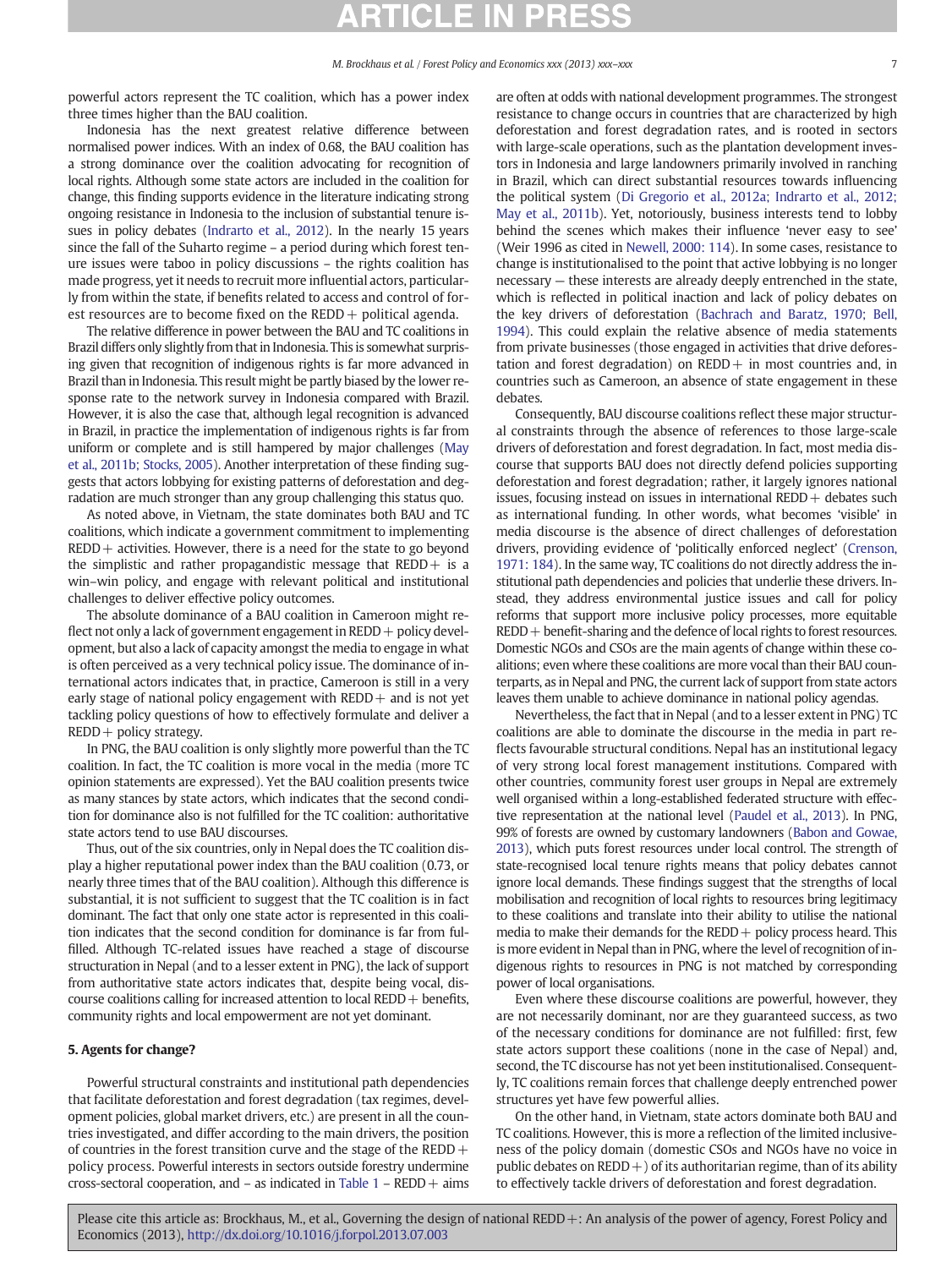It is worth noting here that embarking in transformational change – e.g. implementing policy reforms that counter existing policies supporting deforestation and forest degradation – entails a number of risks and challenges. For example, increased resistance on the part of powerful interests that support these drivers can lead to serious conflicts for government as well as directly harm their own interests (e.g. impact tax revenues, reduced electoral support). In the absence of the implementation of alternative sustainable development policies, it could also undermine development objectives especially in countries strongly dependent on forest exploitation and conversion of forests to other uses. The changes required in cross-sectoral coordination are also challenging and as all policy reform entails trial and error, unexpected consequences may lead to unfulfilled aims [\(Ostrom, 1999\)](#page-9-0). Certainly transformational change is a long term process, which entails learning from past failure and balancing development, carbon emission reductions and livelihoods objectives through an appropriate policy mix, contextual to each country [\(Borner et al., 2011](#page-9-0)).

The analysis presented here provides an initial attempt at measuring the power of agency in national REDD  $+$  governance systems. Methodological limitations arise because of differences between countries in terms of the size of policy networks and in response rates. Advances in measuring power based on network data will lead to improvements in assessments, and further integration of quantitative and qualitative analyses can help develop a more nuanced understanding of differences across countries. Another limitation of this study is that we compare only the two main discourse coalitions (1 BAU, 1 TC) in each country, whereas more detailed and nuanced differences would likely emerge in a more complete analysis. Despite these limitations, however, this comparative analysis of how REDD+ political processes are constituted by the governance structures, the actors engaged in the national policy domain, and the discursive mechanisms they employ revealed numerous constraints and opportunities affecting efforts to move towards more effective REDD+ policy formulation and implementation.

### 6. Conclusion

Actors, existing governance structures (e.g. institutional and policy path dependencies) and mechanisms (e.g. discursive practices) that enable or constrain  $REDD+$  policy change – and the interplay between these three governance elements  $-$  shape the direction of REDD  $+$  policy developments. Trajectories of change that lead away from business-asusual scenarios are still under development in all the countries studied,

### Appendix A

even though the  $REDD+$  debate has sparked the emergence of a new agency highlighting the environmental justice issues central to efforts to shift from business as usual to transformational change. Actors that support the existing forest governance structures and that benefit from institutional path dependencies are amongst the most powerful and employ discursive practices that do not challenge these path dependencies. Of concern for those seeking to realise a  $REDD+$  mechanism is that the voice of coalitions challenging BAU remains muted, and the prevailing focus continues to be on international  $REDD +$  debates rather than on domestic governance structures and related obstacles. Achieving REDD+ policy formulation and implementation therefore requires the formation of dominant coalitions that encompass policy actors from various sectors driving deforestation and forest degradation, with the recruitment of powerful state actors to engage more extensively with those discourse coalitions that are calling for transformational change. Without this, institutionalisation of discourse for transformational change is improbable, and cross-sectoral policy reforms tackling drivers of deforestation and forest degradation are unlikely to emerge.

#### Acknowledgements

This research is part of the policy component of CIFOR's Global Comparative Study on REDD+ [\(http://www.forestsclimatechange.](http://www.forestsclimatechange.org/global-comparative-study-on-redd.html) [org/global-comparative-study-on-redd.html\)](http://www.forestsclimatechange.org/global-comparative-study-on-redd.html). The methods applied in this study build partially on research undertaken by the Comparing Climate Change Policy Networks programme ([http://compon.org\)](http://compon.org), funded by the National Science Foundation and led by Jeffrey Broadbent at the University of Minnesota. The authors would like to express their deep gratitude to our partners and the individual country teams in the global comparative study, without those work in the research countries this comparative paper would not have been possible. In particular, we would like to thank Andrea Babon, Bryan Bushley, Maria Fernanda Gebara, Felicien Kengoum, Moira Moeliono, and Thuy Thu Pham. Andrea Babon, Kaisa Korhonen-Kurki, Charlotte Pavageau and Claudio de Sassi provided useful comments on earlier versions of this paper. Christine Wairata, Efrian Muharrom and Imogen Badgery-Parker played highly valuable roles in research support and editing. Funding for CIFOR's research was provided by the Norwegian Agency for Development Cooperation, the Australian Agency for International Development, the UK Department for International Development and the European Commission.

| Country         | Master frame             | Actor groups in the main BAU<br>and TC discourse coalitions<br>(no. actor stances expressed<br>in the coalition $=$ frequency) | No. of<br>coalition<br>actors | Reputational power<br>index<br>$\frac{\sum_{i=1}^{n_p} id_i}{n_n(n-1)}$<br>$R_p =$ | No. of coalition<br>group members $\times$<br>reputational<br>power index | Reputational power<br>index of discourse<br>coalition $R_{d} =$ sum of<br>(no. of coalition group)<br>members $\times$ reputational<br>power index) | Normalised<br>reputational<br>power index<br>of discourse<br>coalition<br>$R_{\text{BAU norm}} R_{\text{TC norm}}$ |
|-----------------|--------------------------|--------------------------------------------------------------------------------------------------------------------------------|-------------------------------|------------------------------------------------------------------------------------|---------------------------------------------------------------------------|-----------------------------------------------------------------------------------------------------------------------------------------------------|--------------------------------------------------------------------------------------------------------------------|
| Indonesia (56%) | Global financial support | State $(31)$                                                                                                                   | 66                            | 0.16                                                                               | 4.82                                                                      | 8.74                                                                                                                                                | 0.676407                                                                                                           |
|                 | (BAU)                    | Civil society (8)                                                                                                              |                               | 0.10                                                                               | 0.81                                                                      |                                                                                                                                                     |                                                                                                                    |
|                 |                          | International NGOs (7)                                                                                                         |                               | 0.15                                                                               | 1.08                                                                      |                                                                                                                                                     |                                                                                                                    |
|                 |                          | Foreign government agencies (6)                                                                                                |                               | 0.14                                                                               | 0.84                                                                      |                                                                                                                                                     |                                                                                                                    |
|                 |                          | Intergovernmental org. and int.<br>research institutes (5)                                                                     |                               | 0.22                                                                               | 1.10                                                                      |                                                                                                                                                     |                                                                                                                    |
|                 |                          | Nat. research inst. (1)                                                                                                        |                               | 0.10                                                                               | 0.10                                                                      |                                                                                                                                                     |                                                                                                                    |
|                 |                          | Others $(8)$                                                                                                                   |                               | 0.00                                                                               | 0.00                                                                      |                                                                                                                                                     |                                                                                                                    |
|                 | Risk of losing rights    | State $(3)$                                                                                                                    | 32                            | 0.16                                                                               | 0.47                                                                      | 4.183                                                                                                                                               | 0.323593                                                                                                           |
|                 | (TC)                     | Nat. research inst. (1)                                                                                                        |                               | 0.10                                                                               | 0.10                                                                      |                                                                                                                                                     |                                                                                                                    |
|                 |                          | Civil society (14)                                                                                                             |                               | 0.10                                                                               | 1.45                                                                      |                                                                                                                                                     |                                                                                                                    |
|                 |                          | International NGOs (10)                                                                                                        |                               | 0.16                                                                               | 1.59                                                                      |                                                                                                                                                     |                                                                                                                    |
|                 |                          | Intergovernmental org, and int.<br>research institutes (3)                                                                     |                               | 0.21                                                                               | 0.62                                                                      |                                                                                                                                                     |                                                                                                                    |
|                 |                          | Others $(1)$                                                                                                                   |                               | 0.00                                                                               | 0.00                                                                      |                                                                                                                                                     |                                                                                                                    |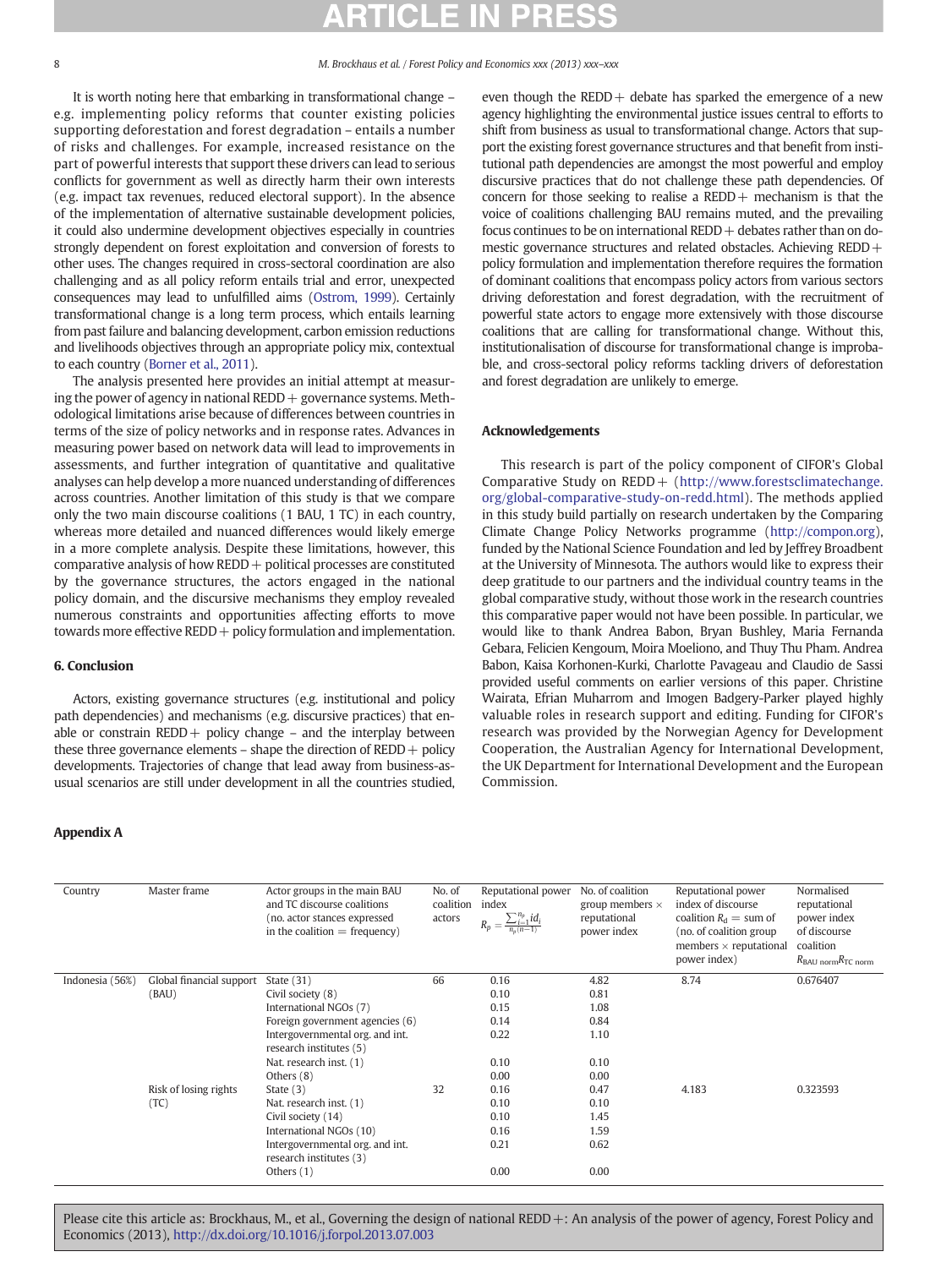<span id="page-8-0"></span>

| <b>Appendix A</b> (continued)<br>Country | Master frame                               | Actor groups in the main BAU<br>and TC discourse coalitions<br>(no. actor stances expressed<br>in the coalition $=$ frequency) | No. of<br>coalition<br>actors | Reputational power<br>index<br>$R_p = \frac{\sum_{i=1}^{n_p} id_i}{\frac{n_p(n-1)}{n_p}}$ | No. of coalition<br>group members $\times$<br>reputational<br>power index | Reputational power<br>index of discourse<br>coalition $R_d$ = sum of<br>(no. of coalition group<br>members $\times$ reputational | Normalised<br>reputational<br>power index<br>of discourse<br>coalition |
|------------------------------------------|--------------------------------------------|--------------------------------------------------------------------------------------------------------------------------------|-------------------------------|-------------------------------------------------------------------------------------------|---------------------------------------------------------------------------|----------------------------------------------------------------------------------------------------------------------------------|------------------------------------------------------------------------|
|                                          |                                            |                                                                                                                                |                               |                                                                                           |                                                                           | power index)                                                                                                                     | $R_{BAU}$ norm $R_{TC}$ norm                                           |
| Vietnam (100%)                           | Win-win (BAU)                              | State $(5)$<br>Intergovernmental org. and int.<br>research institutes (3)                                                      | $\overline{9}$                | 0.27<br>0.32                                                                              | 1.37<br>0.95                                                              | 2.573411                                                                                                                         | 0.653412                                                               |
|                                          |                                            | Foreign government agencies (1)                                                                                                | 5                             | 0.26<br>0.27                                                                              | 0.26<br>1.37                                                              |                                                                                                                                  | 0.346588                                                               |
| <b>Brazil</b> (87%)                      | User pays (TC)<br>Global solution<br>(BAU) | State $(5)$ ;<br>State (7)<br>Nat. research inst. (2)                                                                          | 33                            | 0.30<br>0.24                                                                              | 2.09<br>0.49                                                              | 1.365008<br>9.475234                                                                                                             | 0.638212                                                               |
|                                          |                                            | Civil society (3)<br>Domestic business (1)                                                                                     |                               | 0.35<br>0.08                                                                              | 1.04<br>0.08                                                              |                                                                                                                                  |                                                                        |
|                                          |                                            | International NGOs (8)                                                                                                         |                               | 0.29                                                                                      | 2.33                                                                      |                                                                                                                                  |                                                                        |
|                                          |                                            | Intergovernmental org. and int.<br>research institutes (4)                                                                     |                               | 0.21                                                                                      | 0.84                                                                      |                                                                                                                                  |                                                                        |
|                                          |                                            | Foreign government agencies (6)                                                                                                |                               | 0.44                                                                                      | 2.62                                                                      |                                                                                                                                  |                                                                        |
|                                          |                                            | Foreign/multinational business (2)                                                                                             |                               | 0.00                                                                                      | 0.00                                                                      |                                                                                                                                  |                                                                        |
|                                          | Participation of                           | State $(1)$                                                                                                                    | 16                            | 0.30                                                                                      | 0.30                                                                      | 5.371292                                                                                                                         | 0.361788                                                               |
|                                          | indigenous people                          | Civil society (13)                                                                                                             |                               | 0.35                                                                                      | 4.49                                                                      |                                                                                                                                  |                                                                        |
|                                          | (TC)                                       | International NGOs (2)                                                                                                         |                               | 0.29                                                                                      | 0.58                                                                      |                                                                                                                                  |                                                                        |
| Cameroon (66%)                           | Global solution                            | State(2)                                                                                                                       | $\,6\,$                       | 0.47                                                                                      | 0.93                                                                      | 2.561847                                                                                                                         | 1.00                                                                   |
|                                          | (BAU)                                      | Intergovernmental org. and int.                                                                                                |                               | 0.48                                                                                      | 1.43                                                                      |                                                                                                                                  |                                                                        |
|                                          |                                            | research institutes (3)<br>Others $(1)$                                                                                        |                               | 0.20                                                                                      | 0.20                                                                      |                                                                                                                                  |                                                                        |
|                                          | None                                       | n/a                                                                                                                            | n/a                           | n/a                                                                                       | n/a                                                                       |                                                                                                                                  | n/a                                                                    |
| Nepal (64%)                              | Global solution (BAU)                      | Nat. research inst. (1)                                                                                                        | 6                             | 0.14                                                                                      | 0.14                                                                      | 1.326146                                                                                                                         | 0.273047                                                               |
|                                          |                                            | Civil society (2)                                                                                                              |                               | 0.45                                                                                      | 0.90                                                                      |                                                                                                                                  |                                                                        |
|                                          |                                            | Intergovernmental org. and int.<br>research institutes (1)                                                                     |                               | 0.28                                                                                      | 0.28                                                                      |                                                                                                                                  |                                                                        |
|                                          |                                            | Others $(2)$                                                                                                                   |                               | 0.00                                                                                      | 0.00                                                                      |                                                                                                                                  |                                                                        |
|                                          | Rewarding                                  | State $(1)$                                                                                                                    | 10                            | 0.64                                                                                      | 0.64                                                                      | 3.530692                                                                                                                         | 0.726953                                                               |
|                                          | communities (TC)                           | Nat. research inst. (1)                                                                                                        |                               | 0.14                                                                                      | 0.14                                                                      |                                                                                                                                  |                                                                        |
|                                          |                                            | Civil society (5)                                                                                                              |                               | 0.45                                                                                      | 2.26                                                                      |                                                                                                                                  |                                                                        |
|                                          |                                            | Foreign government agencies (2)                                                                                                |                               | 0.24                                                                                      | 0.49                                                                      |                                                                                                                                  |                                                                        |
|                                          |                                            | Others (1)                                                                                                                     |                               | 0.00                                                                                      | 0.00                                                                      |                                                                                                                                  |                                                                        |
| PNG (68%)                                | Global financial                           | State $(14)$                                                                                                                   | 26                            | 0.52<br>0.42                                                                              | 7.32<br>0.42                                                              | 11.00411                                                                                                                         | 0.51166                                                                |
|                                          | support (BAU)                              | Nat. research inst. (1)<br>Civil society (2)                                                                                   |                               | 0.27                                                                                      | 0.54                                                                      |                                                                                                                                  |                                                                        |
|                                          |                                            | Domestic business (1)                                                                                                          |                               | 0.18                                                                                      | 0.18                                                                      |                                                                                                                                  |                                                                        |
|                                          |                                            | International NGOs (1)                                                                                                         |                               | 0.30                                                                                      | 0.30                                                                      |                                                                                                                                  |                                                                        |
|                                          |                                            | Intergovernmental org. and int.<br>research institutes (3)                                                                     |                               | 0.33                                                                                      | 0.98                                                                      |                                                                                                                                  |                                                                        |
|                                          |                                            | Foreign/multinational<br>business $(1)$                                                                                        |                               | 0.22                                                                                      | 0.22                                                                      |                                                                                                                                  |                                                                        |
|                                          |                                            | Foreign government<br>agencies $(3)$                                                                                           |                               | 0.34                                                                                      | 1.03                                                                      |                                                                                                                                  |                                                                        |
|                                          | Empowerment (TC)                           | State $(6)$                                                                                                                    | 30                            | 0.52                                                                                      | 3.14                                                                      | 10.5026                                                                                                                          | 0.48834                                                                |
|                                          |                                            | Nat. research inst. (7)                                                                                                        |                               | 0.42                                                                                      | 2.96                                                                      |                                                                                                                                  |                                                                        |
|                                          |                                            | Civil society (9)                                                                                                              |                               | 0.27                                                                                      | 2.43                                                                      |                                                                                                                                  |                                                                        |
|                                          |                                            | Domestic business (1)                                                                                                          |                               | 0.18                                                                                      | 0.18                                                                      |                                                                                                                                  |                                                                        |
|                                          |                                            | International NGOs (6)                                                                                                         |                               | 0.30                                                                                      | 1.80                                                                      |                                                                                                                                  |                                                                        |
|                                          |                                            | Others $(1)$                                                                                                                   |                               | 0.00                                                                                      | 0.00                                                                      |                                                                                                                                  |                                                                        |

### References

(continued)

Acharya, K.P., 2002. [Twenty-four years of community forestry in Nepal. International](http://refhub.elsevier.com/S1389-9341(13)00148-2/rf0005) [Forestry Review 4, 149](http://refhub.elsevier.com/S1389-9341(13)00148-2/rf0005)–156.

Angelsen, A., McNeill, D., 2012. [The evolution of REDD+. In: Angelsen, A., Brockhaus, M.,](http://refhub.elsevier.com/S1389-9341(13)00148-2/rf0025) Sunderlin, W.D., Verchot, L.V. (Eds.), Analysing REDD +: Challenges and Choices. [CIFOR, Bogor, pp. 31](http://refhub.elsevier.com/S1389-9341(13)00148-2/rf0025)–48.

Angelsen, A., Rudel, T.K., 2013. Designing and implementing effective REDD + policies: A for[est transition approach. Review of Environmental Economics and Policy 7 \(1\), 91](http://refhub.elsevier.com/S1389-9341(13)00148-2/rf0010)–113.

Angelsen, A., Brockhaus, M., Kanninen, M., Sills, E., Sunderlin, W.D., Wertz-Kanounnikoff, S. (Eds.), 2009a. [Realising REDD+: National Strategy and Policy Options. CIFOR,](http://refhub.elsevier.com/S1389-9341(13)00148-2/rf0015) [Bogor](http://refhub.elsevier.com/S1389-9341(13)00148-2/rf0015).

- Angelsen, A., Brown, S., Loisel, C., Peskett, L., Streck, C., Zarin, D., 2009b. [Reducing](http://refhub.elsevier.com/S1389-9341(13)00148-2/rf0030) [Emissions from Deforestation and Forest Degradation \(REDD\): An Options Assessment](http://refhub.elsevier.com/S1389-9341(13)00148-2/rf0030) [Report. Meridian Institute, Washington, DC](http://refhub.elsevier.com/S1389-9341(13)00148-2/rf0030).
- Angelsen, A., Brockhaus, M., Sunderlin, W.D., Verchot, L.V. (Eds.), 2012. [Analysing](http://refhub.elsevier.com/S1389-9341(13)00148-2/rf0020) [REDD+: Challenges and Choices. CIFOR, Bogor](http://refhub.elsevier.com/S1389-9341(13)00148-2/rf0020).
- Arts, B., 2012. [Forests policy analysis and theory use: overview and trends. Forest Policy](http://refhub.elsevier.com/S1389-9341(13)00148-2/rf0035) [and Economics 16, 7](http://refhub.elsevier.com/S1389-9341(13)00148-2/rf0035)–13.

Babon, A., Gowae, G.Y., 2013. [The context of REDD+ in Papua New Guinea: Drivers,](http://refhub.elsevier.com/S1389-9341(13)00148-2/rf0355) [agents and institutions. Occasional Paper 89. CIFOR, Bogor, Indonesia](http://refhub.elsevier.com/S1389-9341(13)00148-2/rf0355). Babon, A., McIntyre, D., Sofe, R., 2012. [REDD+ Politics in the Media: A Case Study from](http://refhub.elsevier.com/S1389-9341(13)00148-2/rf0040)

[Papua New Guinea. CIFOR, Bogor](http://refhub.elsevier.com/S1389-9341(13)00148-2/rf0040). Bachrach, P., Baratz, M., 1970. [Power and Poverty: Theory and Practice. Oxford University](http://refhub.elsevier.com/S1389-9341(13)00148-2/rf0045)

- [Press, London.](http://refhub.elsevier.com/S1389-9341(13)00148-2/rf0045)
- Bartels, W.-L., Schmink, M., Amaral Borges, E., Pereira Duarte, A., Domingos Silva Dos Santos Arcos, H., 2010. [Diversifying livelihood systems, strengthening social networks](http://refhub.elsevier.com/S1389-9341(13)00148-2/rf0050) [and rewarding environmental stewardship among small-scale producers in the](http://refhub.elsevier.com/S1389-9341(13)00148-2/rf0050) [Brazilian Amazon: lessons from Proambiente. In: Tacconi, L., Mahanty, S., Suich, H.](http://refhub.elsevier.com/S1389-9341(13)00148-2/rf0050) [\(Eds.\), Payments for Environmental Services, Forest Conservation and Climate Change.](http://refhub.elsevier.com/S1389-9341(13)00148-2/rf0050) [Edward Elgar, Cheltenham, pp. 82](http://refhub.elsevier.com/S1389-9341(13)00148-2/rf0050)–105.
- Bell, A., 1994. [Climate of opinion: public and media discourse on the environment.](http://refhub.elsevier.com/S1389-9341(13)00148-2/rf0055) [Discourse and Society 5, 33](http://refhub.elsevier.com/S1389-9341(13)00148-2/rf0055)–64.
- Benford, R.D., Snow, D.A., 2000. [Framing processes and social movements: an overview](http://refhub.elsevier.com/S1389-9341(13)00148-2/rf0060) [and assessment. Annual Review of Sociology 26, 611](http://refhub.elsevier.com/S1389-9341(13)00148-2/rf0060)–639.
- Biermann, F., 2010. [Beyond the intergovernmental regime: recent trends in](http://refhub.elsevier.com/S1389-9341(13)00148-2/rf0070) [global carbon governance. Current Opinion in Environmental Sustainability 2,](http://refhub.elsevier.com/S1389-9341(13)00148-2/rf0070) 284–[288.](http://refhub.elsevier.com/S1389-9341(13)00148-2/rf0070)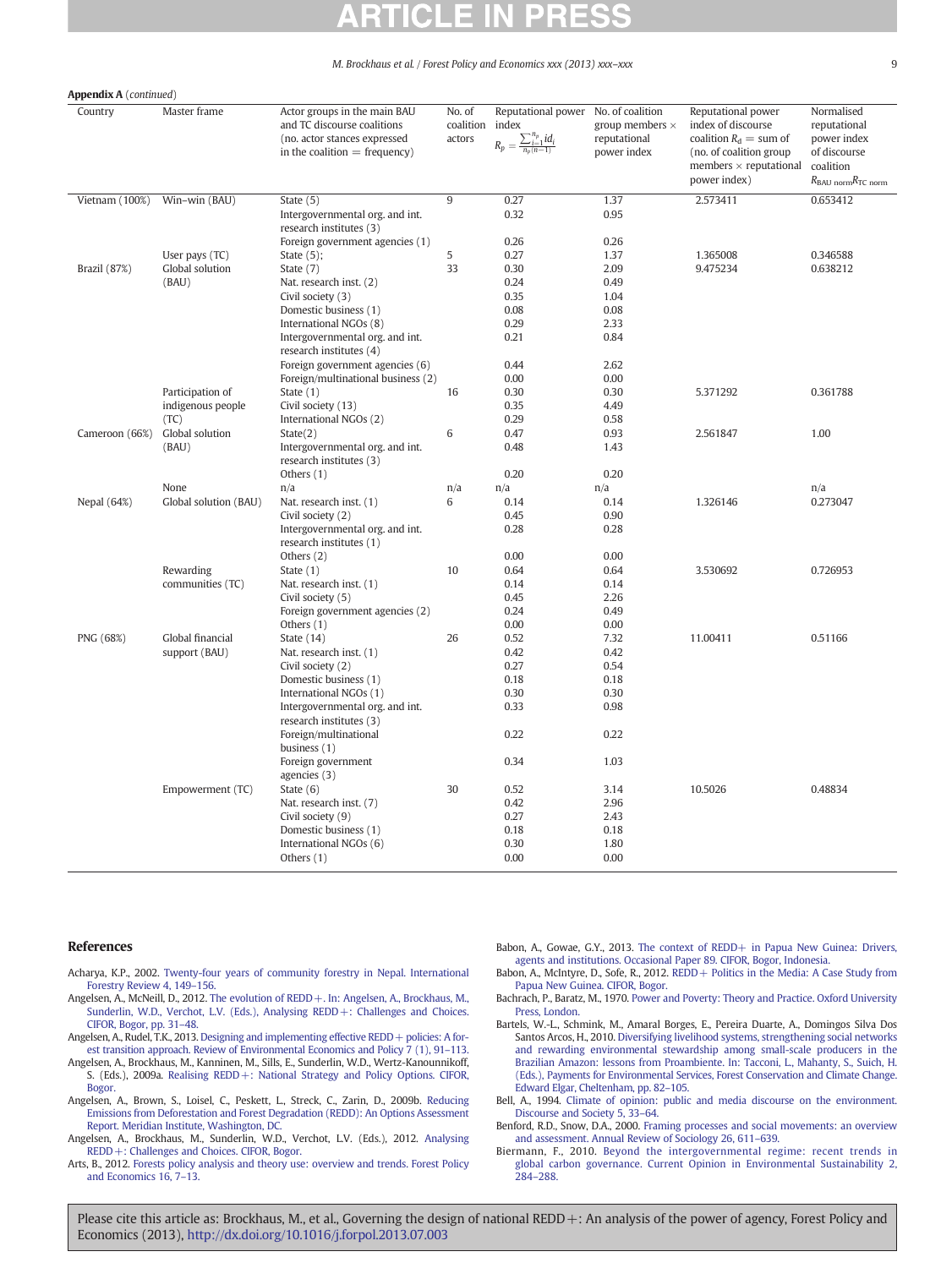## P

### <span id="page-9-0"></span>10 M. Brockhaus et al. / Forest Policy and Economics xxx (2013) xxx–xxx

Biermann, F., Pattberg, P., van Asselt, H., Zelli, F., 2009. [The fragmentation of global gover](http://refhub.elsevier.com/S1389-9341(13)00148-2/rf0065)[nance architectures: a framework for analysis. Global Environmental Politics 9 \(4\),](http://refhub.elsevier.com/S1389-9341(13)00148-2/rf0065) 14–[40.](http://refhub.elsevier.com/S1389-9341(13)00148-2/rf0065)

- Biermann, F., Abbott, K., Andresen, S., Backstrand, K., Bernstein, S., Betsill, M.M., Bulkeley, H., Cashore, B., Clapp, J., Folke, C., Gupta, A., Gupta, J., Haas, P.M., Jordan, A., Kanie, N.,<br>Kluvankova-Oravska, T., Lebel, L., Liverman, D., Meadowcroft, J., Mitchell, R.B., Newell, P., Oberthur, S., Olsson, L., Pattberg, P., Sanchez-Rodriguez, R., Schroeder, H., Underdal, A., Vieira, S.C., Vogel, C., Young, O.R., Brock, A., Zondervan, R., 2012. [Transforming](http://refhub.elsevier.com/S1389-9341(13)00148-2/rf0075) [governance and institutions for global sustainability: key insights from the Earth](http://refhub.elsevier.com/S1389-9341(13)00148-2/rf0075) [System Governance Project. Current Opinion in Environmental Sustainability 4,](http://refhub.elsevier.com/S1389-9341(13)00148-2/rf0075) [51](http://refhub.elsevier.com/S1389-9341(13)00148-2/rf0075)–60.
- Borner, J., Wunder, S., Wertz-Kanounnikoff, S., Hyman, G., Nascimento, N., 2011. [REDD sticks and carrots in the Brazilian Amazon: assessing costs and liveli](http://refhub.elsevier.com/S1389-9341(13)00148-2/rf0080)[hood implications. CCAFS Working Paper No. 8. CGIAR Research Program on](http://refhub.elsevier.com/S1389-9341(13)00148-2/rf0080) [Climate Change. Agriculture and Food Security \(CCAFS\), Copenhagen,](http://refhub.elsevier.com/S1389-9341(13)00148-2/rf0080) [Denmark.](http://refhub.elsevier.com/S1389-9341(13)00148-2/rf0080)
- Brandes, U., Kenis, P., Raab, J., Schneider, V., Wagner, D., 1999. [Explorations into the visu-](http://refhub.elsevier.com/S1389-9341(13)00148-2/rf0085)[alization of policy networks. Journal of Theoretical Politics 11, 75](http://refhub.elsevier.com/S1389-9341(13)00148-2/rf0085)–106.
- Brockhaus, M., Angelsen, A., 2012. [Seeing REDD+ through 4Is: a political economy frame](http://refhub.elsevier.com/S1389-9341(13)00148-2/rf0090)[work. In: Angelsen, A., Brockhaus, M., Sunderlin, W.D., Verchot, L.V. \(Eds.\), Analysing](http://refhub.elsevier.com/S1389-9341(13)00148-2/rf0090) [REDD+: Challenges and Choices. CIFOR, Bogor, pp. 15](http://refhub.elsevier.com/S1389-9341(13)00148-2/rf0090)–30.
- Brockhaus, M., Di Gregorio, M., 2012. [A Brief Overview: Component 1 on National](http://refhub.elsevier.com/S1389-9341(13)00148-2/rf0360) [REDD + Policies and Processes. CIFOR Infobrief 13. CIFOR, Bogor](http://refhub.elsevier.com/S1389-9341(13)00148-2/rf0360).
- Brockhaus, M., Di Gregorio, M., Wertz-Kanounnikoff, S., 2012a. [Guide for Country](http://refhub.elsevier.com/S1389-9341(13)00148-2/rf0095) Profi[les: Global Comparative Study on REDD \(GCS-REDD\) Component 1 on Na](http://refhub.elsevier.com/S1389-9341(13)00148-2/rf0095)[tional REDD + Policies and Processes. CIFOR, Bogor.](http://refhub.elsevier.com/S1389-9341(13)00148-2/rf0095)
- Brockhaus, M., Obidzinski, K., Dermawan, A., Laumonier, Y., Luttrell, C., 2012b. [An](http://refhub.elsevier.com/S1389-9341(13)00148-2/rf0100) [overview of forest and land allocation policies in Indonesia: is the current frame](http://refhub.elsevier.com/S1389-9341(13)00148-2/rf0100)work sufficient to meet the needs of REDD  $+$  ? Forest Policy and Economics 18, [30](http://refhub.elsevier.com/S1389-9341(13)00148-2/rf0100)–37.
- Bulkeley, H., 2000. [Discourse coalitions and the Australian climate change policy network.](http://refhub.elsevier.com/S1389-9341(13)00148-2/rf0105) [Environment and Planning C: Government and Policy 18, 727](http://refhub.elsevier.com/S1389-9341(13)00148-2/rf0105)–748.
- Bulkeley, H., Newell, P., 2010. [Governing Climate Change. Routledge, London](http://refhub.elsevier.com/S1389-9341(13)00148-2/rf0110).
- Bushley, B., 2012. Report on REDD+ policy networks in Nepal. Unpublished results.
- Cashore, B., 2002. [Legitimacy and the privatization of environmental governance: how](http://refhub.elsevier.com/S1389-9341(13)00148-2/rf0120) [nonstate market driven \(NSMD\) governance systems gain rule-making authority.](http://refhub.elsevier.com/S1389-9341(13)00148-2/rf0120) [Governance 15, 503](http://refhub.elsevier.com/S1389-9341(13)00148-2/rf0120)–529.
- Corbera, E., Schroeder, H., 2011. [Governing and implementing REDD+. Environmental](http://refhub.elsevier.com/S1389-9341(13)00148-2/rf0125) [Science and Policy 12, 89](http://refhub.elsevier.com/S1389-9341(13)00148-2/rf0125)–100.
- Crenson, M., 1971. [The UnPolitics of air pollution. Johns Hopkins University, Baltimore.](http://refhub.elsevier.com/S1389-9341(13)00148-2/rf0130)
- Cronin, T., Santoso, L., 2010. [REDD + Politics in the Media: A Case Study from Indonesia.](http://refhub.elsevier.com/S1389-9341(13)00148-2/rf0365) [CIFOR Working Paper No. 49. CIFOR, Bogor](http://refhub.elsevier.com/S1389-9341(13)00148-2/rf0365).
- Cronin, T., Santoso, L., Di Gregorio, M., Brockhaus, M., 2012. Moving consensus and managing expectations: Media and  $REDD +$  in Indonesia. Unpublished results.
- Di Gregorio, M., Brockhaus, M., Cronin, T., Muharrom, E., 2012a. [Politics and power in](http://refhub.elsevier.com/S1389-9341(13)00148-2/rf0140) [national REDD + policy processes. In: Angelsen, A., Brockhaus, M., Sunderlin,](http://refhub.elsevier.com/S1389-9341(13)00148-2/rf0140) W.D., Verchot, L.V. (Eds.), Analysing REDD +: Challenges and Choices. CIFOR, [Bogor, pp. 69](http://refhub.elsevier.com/S1389-9341(13)00148-2/rf0140)–90.
- Di Gregorio, M., Price, S., Saunders, C., Brockhaus, M., 2012b. [Code Book for the Analysis of](http://refhub.elsevier.com/S1389-9341(13)00148-2/rf0145) [Media Frames in Articles on REDD. CIFOR, Bogor](http://refhub.elsevier.com/S1389-9341(13)00148-2/rf0145).
- Di Gregorio, M., Brockhaus, M., Cronin, T., Muharrom, E., Santoso, L., Mardiah, S., Büdenbender, M., 2013. [Equity and REDD+ in the media: a comparative analysis](http://refhub.elsevier.com/S1389-9341(13)00148-2/rf0370) [of policy discourses. Ecology and Society 18 \(2\), 39.](http://refhub.elsevier.com/S1389-9341(13)00148-2/rf0370)
- Dkamela, G.P., 2010. [The Context of REDD + in Cameroon: Drivers, Agents, and Institu](http://refhub.elsevier.com/S1389-9341(13)00148-2/rf0375)[tions. Occasional Paper 57. CIFOR, Bogor.](http://refhub.elsevier.com/S1389-9341(13)00148-2/rf0375)
- Dubé, Y.C., Schmithűsen, F., 2003. [Cross-sectoral Policy Impacts between Forestry and](http://refhub.elsevier.com/S1389-9341(13)00148-2/rf0150) [Other Sectors. FAO, Rome](http://refhub.elsevier.com/S1389-9341(13)00148-2/rf0150).
- Dubé, Y.C., Schmithűsen, F. (Eds.), 2007. [Cross-sectoral policy developments in forestry.](http://refhub.elsevier.com/S1389-9341(13)00148-2/rf0155) [FAO and CABI, Rome and Wallingford.](http://refhub.elsevier.com/S1389-9341(13)00148-2/rf0155)
- Foucault, M., 1980. [Truth and power. In: Gordon, C. \(Ed.\), Power/Knowledge. Harvester,](http://refhub.elsevier.com/S1389-9341(13)00148-2/rf0160) [Brighton, pp. 109](http://refhub.elsevier.com/S1389-9341(13)00148-2/rf0160)–133.
- Fuller, S., 1998. [From context to context: a social epistemology of the structure-agency](http://refhub.elsevier.com/S1389-9341(13)00148-2/rf0165) [craze. In: Sica, A. \(Ed.\), What is Social Theory? The Philosophical Debate. Blackwell,](http://refhub.elsevier.com/S1389-9341(13)00148-2/rf0165) [Oxford, pp. 92](http://refhub.elsevier.com/S1389-9341(13)00148-2/rf0165)–117.
- Gebara, M.F., Zhang, S., Fatorelli, L., May, P., 2012. Report on REDD + policy networks in Brazil. Unpublished results.
- Giddens, A., 1984. [The Constitution of Society: Outline of the Theory of Structuration.](http://refhub.elsevier.com/S1389-9341(13)00148-2/rf0175) [Polity Press, Cambridge](http://refhub.elsevier.com/S1389-9341(13)00148-2/rf0175).
- Goffman, E., 1974. [Frame Analysis: An Essay on the Organization of Experience. Harvard](http://refhub.elsevier.com/S1389-9341(13)00148-2/rf0180) [University Press, Cambridge, Mass.](http://refhub.elsevier.com/S1389-9341(13)00148-2/rf0180)
- Hajer, M., 1993. [Discourse coalitions and the institutionalization of practice: the](http://refhub.elsevier.com/S1389-9341(13)00148-2/rf0185) [case of acid rain in Great Britain. In: Fischer, F., Forester, J. \(Eds.\), The argu](http://refhub.elsevier.com/S1389-9341(13)00148-2/rf0185)[mentative turn in policy analysis and planning. Duke University Press, Durham, NC,](http://refhub.elsevier.com/S1389-9341(13)00148-2/rf0185) [pp. 43](http://refhub.elsevier.com/S1389-9341(13)00148-2/rf0185)–76.
- Hajer, M., 1995. [The Politics of Environmental Discourse: Ecological Modernization and](http://refhub.elsevier.com/S1389-9341(13)00148-2/rf0190) [the Policy. Clarendon Press, Oxford](http://refhub.elsevier.com/S1389-9341(13)00148-2/rf0190).
- Hajer, M., Versteeg, W., 2005. [A decade of discourse analysis of environmental politics:](http://refhub.elsevier.com/S1389-9341(13)00148-2/rf0195) [achievements, challenges, perspectives. Journal of Environmental Policy & Planning](http://refhub.elsevier.com/S1389-9341(13)00148-2/rf0195) [7, 175](http://refhub.elsevier.com/S1389-9341(13)00148-2/rf0195)–184.
- Hay, C., Wincott, D., 1998. [Structure, agency and historical institutionalism. Political Stud](http://refhub.elsevier.com/S1389-9341(13)00148-2/rf0200)[ies 46, 951](http://refhub.elsevier.com/S1389-9341(13)00148-2/rf0200)–957.
- Hosonuma, N., Herold, M., De Sy, V., De Fries, R.S., Brockhaus, M., Verchot, L., Angelsen, A., Romjin, E., 2012. [An assessment of deforestation and forest degradation drivers in de](http://refhub.elsevier.com/S1389-9341(13)00148-2/rf0205)[veloping countries. Environmental Research Letters 7, 1](http://refhub.elsevier.com/S1389-9341(13)00148-2/rf0205)–12.
- Indrarto, G.B., Murharjanti, P., Khatarina, J., Pulungan, I., Ivalerina, F., Rahman, J., Prana, M.N., Resosudarmo, I.A.P., Muharrom, E., 2012. [The Context of](http://refhub.elsevier.com/S1389-9341(13)00148-2/rf0380)

[REDD + in Indonesia: Drivers, Agents and Institutions. Working Paper 92.](http://refhub.elsevier.com/S1389-9341(13)00148-2/rf0380) [CIFOR, Bogor.](http://refhub.elsevier.com/S1389-9341(13)00148-2/rf0380)

- Jasanoff, S., 2009. Governing innovation. Paper presented at Knowledge in Question A symposium on interrogating knowledge and questioning science #597, May 2009 (Available at [http://www.india-seminar.com/2009/597/597\\_sheila\\_jasanoff.htm](http://www.india-seminar.com/2009/597/597_sheila_jasanoff.htm), accessed 16 April 2012).
- Jessop, B., 2001. [Institutional re\(turns\) and the strategic-relational approach. Environ](http://refhub.elsevier.com/S1389-9341(13)00148-2/rf0210)[ment and Planning A 33, 1213](http://refhub.elsevier.com/S1389-9341(13)00148-2/rf0210)–1235.
- Kaimowitz, D., Angelsen, A., 1998. [Economic Models of Tropical Deforestation: A Review.](http://refhub.elsevier.com/S1389-9341(13)00148-2/rf0215) [CIFOR, Bogor](http://refhub.elsevier.com/S1389-9341(13)00148-2/rf0215).
- Kanninen, M., Murdiyarso, D., Seymour, F., Angelsen, A., Wunder, S., German, L., 2008. [Do](http://refhub.elsevier.com/S1389-9341(13)00148-2/rf0220) [Trees Grow on Money? The Implications of Deforestation Research for Policies to Pro](http://refhub.elsevier.com/S1389-9341(13)00148-2/rf0220)[mote REDD. CIFOR, Bogor](http://refhub.elsevier.com/S1389-9341(13)00148-2/rf0220).
- Kanowski, P.J., McDermott, C.L., Cashore, B.W., 2011. [Implementing REDD+: les](http://refhub.elsevier.com/S1389-9341(13)00148-2/rf0225)[sons from analysis of forest governance. Environmental Science and Policy](http://refhub.elsevier.com/S1389-9341(13)00148-2/rf0225) [14, 111](http://refhub.elsevier.com/S1389-9341(13)00148-2/rf0225)–117.
- Karsenty, A., 2008. [The architecture of proposed REDD schemes after Bali: facing critical](http://refhub.elsevier.com/S1389-9341(13)00148-2/rf0230) [choices. International Forestry Review 10, 443](http://refhub.elsevier.com/S1389-9341(13)00148-2/rf0230)–457.
- Karsenty, A., Ongolo, S., 2012. Can 'fragile states' [decide to reduce their deforestation? The](http://refhub.elsevier.com/S1389-9341(13)00148-2/rf0235) [inappropriate use of the theory of incentives with respect to the REDD mechanism.](http://refhub.elsevier.com/S1389-9341(13)00148-2/rf0235) [Forest Policy and Economics 18, 38](http://refhub.elsevier.com/S1389-9341(13)00148-2/rf0235)–45.
- Kengoum, D.F., 2011. [REDD + Politics in the Media: A Case Study from Cameroon. Working](http://refhub.elsevier.com/S1389-9341(13)00148-2/rf0390) [Paper 51. CIFOR, Bogor.](http://refhub.elsevier.com/S1389-9341(13)00148-2/rf0390)
- Kengoum, D.F., 2012. Report on REDD + policy networks in Cameroon. Unpublished results. Khatri, D.B., Bhushal, R.P., Paudel, N.S., Gurung, N., 2012. [REDD + Politics in the Media: A](http://refhub.elsevier.com/S1389-9341(13)00148-2/rf0395)
- [Case Study from Nepal. Working Paper 96. CIFOR, Bogor](http://refhub.elsevier.com/S1389-9341(13)00148-2/rf0395). Knoke, D., 1998. [Who steals my purse steals trash: the structure of organizational in](http://refhub.elsevier.com/S1389-9341(13)00148-2/rf0245)flu[ence reputation. Journal of Theoretical Politics 10, 507](http://refhub.elsevier.com/S1389-9341(13)00148-2/rf0245)–530.
- Kriesi, H., Adam, S., Jochum, M., 2006. [Comparative analysis of policy networks in Western](http://refhub.elsevier.com/S1389-9341(13)00148-2/rf0250) [Europe. Journal of European Public Policy 13, 341](http://refhub.elsevier.com/S1389-9341(13)00148-2/rf0250)–361.
- Krott, M., Bader, A., Schusser, C., Devkota, R.R., Maryudi, A., Giessen, L., Aurenhammer, H., 2013. Actor-centred power: The driving force in decentralised community based forest governance. Forest Policy and Economics. http://dx.doi.org/[10.1016/j.forpol.2013.](http://dx.doi.org/10.1016/j.forpol.2013.04.012) [04.012.](http://dx.doi.org/10.1016/j.forpol.2013.04.012)
- Laumann, E.O., Knoke, D., 1987. [The Organizational State: Social Choice in National Policy](http://refhub.elsevier.com/S1389-9341(13)00148-2/rf0255) [Domains. University of Wisconsin Press, Madison, WI](http://refhub.elsevier.com/S1389-9341(13)00148-2/rf0255).
- Lemos, M.C., Agrawal, A., 2006. [Environmental governance. Annual Review of Environ](http://refhub.elsevier.com/S1389-9341(13)00148-2/rf0260)[ment and Resources 31, 297](http://refhub.elsevier.com/S1389-9341(13)00148-2/rf0260)–325.
- Luttrell, C., Obidzinski, K., Brockhaus, M., Muharrom, E., Petkova, E., Wardell, A., Halperin, J., 2011. [Lessons for REDD + from Measures to Control Illegal Logging in Indonesia.](http://refhub.elsevier.com/S1389-9341(13)00148-2/rf0265) [CIFOR, Bogor](http://refhub.elsevier.com/S1389-9341(13)00148-2/rf0265).
- Luttrell, C., Resosudarmo, I.A.P., Muharrom, E., Brockhaus, M., Seymour, F., 2012. The political context of REDD + in Indonesia: constituencies for change. Environmental Science and Policy. http://dx.doi.org[/10.1016/j.envsci.2012.10.001.](http://dx.doi.org/10.1016/j.envsci.2012.10.001)
- Luttrell, C., Loft, L., Gebara, F.M., Kweka, D., Brockhaus, M., Angelsen, A., Sunderlin, W., 2013. [Who should bene](http://refhub.elsevier.com/S1389-9341(13)00148-2/rf0410)fi[t from REDD+? Rationales and Realities. Ecology and Soci](http://refhub.elsevier.com/S1389-9341(13)00148-2/rf0410)[ety \(in press\)](http://refhub.elsevier.com/S1389-9341(13)00148-2/rf0410).
- May, P.H., Calixto, B., Gebara, M.F., 2011a. [REDD + Politics in the Media: A Case Study](http://refhub.elsevier.com/S1389-9341(13)00148-2/rf0415) [from Brazil. Working Paper 55. CIFOR, Bogor](http://refhub.elsevier.com/S1389-9341(13)00148-2/rf0415).
- May, P.H., Millikan, B., Gebara, M.F., 2011b. [The Context of REDD + in Brazil: Drivers,](http://refhub.elsevier.com/S1389-9341(13)00148-2/rf0270) [Agents, and Institutions, second ed. CIFOR, Bogor.](http://refhub.elsevier.com/S1389-9341(13)00148-2/rf0270)
- McIntire, D., Babon, A., Gowae, G., 2012. Report on REDD+ policy networks in Papua New Guinea. Unpublished results.
- Mehlum, H., Moene, K., Torvik, R., 2006. [Institutions and the resource curse. The Economic](http://refhub.elsevier.com/S1389-9341(13)00148-2/rf0280) [Journal 116 \(508\), 1](http://refhub.elsevier.com/S1389-9341(13)00148-2/rf0280)–20.
- Moeliono, M., Santoso, L., Gallemore, C., 2012. Report on REDD + policy networks in Indonesia. Unpublished results.
- Moeliono, M., Santoso, L., Gallemore, C., 2013. [REDD + policy networks in Indonesia.](http://refhub.elsevier.com/S1389-9341(13)00148-2/rf0420) [Center for International Forestry Research \(CIFOR\), Bogor, Indonesia](http://refhub.elsevier.com/S1389-9341(13)00148-2/rf0420).
- Newell, P., 2000. [Climate for change: Non-state actors and the global politics of the green](http://refhub.elsevier.com/S1389-9341(13)00148-2/rf0290)[house. Cambridge University Press, Cambridge.](http://refhub.elsevier.com/S1389-9341(13)00148-2/rf0290)
- Ostrom, E., 1999. [Coping with the tragedies of the commons. Annual Review of Political](http://refhub.elsevier.com/S1389-9341(13)00148-2/rf0295) [Science 2, 493](http://refhub.elsevier.com/S1389-9341(13)00148-2/rf0295)–535.
- Pacheco, P., Putzel, L., Obidzinski, K., Schoneveld, G., 2012. [REDD + and the global economy:](http://refhub.elsevier.com/S1389-9341(13)00148-2/rf0300) [competing forces and policy options. In: Angelsen, A., Brockhaus, M., Sunderlin, W.D.,](http://refhub.elsevier.com/S1389-9341(13)00148-2/rf0300) [Verchot, L.V. \(Eds.\), Analysing REDD+: Challenges and Choices. CIFOR, Bogor,](http://refhub.elsevier.com/S1389-9341(13)00148-2/rf0300) [pp. 51](http://refhub.elsevier.com/S1389-9341(13)00148-2/rf0300)–68.
- Paudel, N.S., Khatri, D.B., Khanal, D.R., Karki, R., 2013. [The Context of REDD + in Nepal:](http://refhub.elsevier.com/S1389-9341(13)00148-2/rf0425) [Drivers, Agents and Institutions. Occasional Paper 81. CIFOR, Bogor](http://refhub.elsevier.com/S1389-9341(13)00148-2/rf0425).
- Pham, T.T., 2011. REDD + Politics in the Media:  $\hat{A}$  Case Study from Vietnam. Working [Paper 53. CIFOR, Bogor.](http://refhub.elsevier.com/S1389-9341(13)00148-2/rf0430)
- Pham, T.T., 2012. Report on REDD + policy networks in Vietnam. Unpublished results.
- Pham, T.T., Moeliono, M., Nguyen, T.H., Nguyen, H.T., Vu, T.H., 2012a. [The Context of](http://refhub.elsevier.com/S1389-9341(13)00148-2/rf0435) [REDD + in Vietnam: Drivers, Agents and Institutions. Occasional Paper 75. CIFOR,](http://refhub.elsevier.com/S1389-9341(13)00148-2/rf0435) [Bogor](http://refhub.elsevier.com/S1389-9341(13)00148-2/rf0435).
- Pham, T.T., Di Gregorio, M., Brockhaus, M., 2012b. REDD + policy debates in public [discourses: a media-based case study from Vietnam. Unpublished results](http://refhub.elsevier.com/S1389-9341(13)00148-2/rf8435).
- Rethemeyer, R.K., 2007. [Policymaking in the age of internet: Is the internet tending to](http://refhub.elsevier.com/S1389-9341(13)00148-2/rf0315) [make policy networks more or less inclusive? Journal of Public Administration Re](http://refhub.elsevier.com/S1389-9341(13)00148-2/rf0315)[search and Theory 17, 259](http://refhub.elsevier.com/S1389-9341(13)00148-2/rf0315)–284.
- Ross, M.L., 2001. [Timber Booms and Institutional Breakdown in Southeast Asia. Cambridge](http://refhub.elsevier.com/S1389-9341(13)00148-2/rf0320) [University Press, Cambridge.](http://refhub.elsevier.com/S1389-9341(13)00148-2/rf0320)
- Ross, M.L., 1999. [The political economy of the resource curse. World Politics 51,](http://refhub.elsevier.com/S1389-9341(13)00148-2/rf0440) 297–[322.](http://refhub.elsevier.com/S1389-9341(13)00148-2/rf0440)
- Sabatier, P.A., Jenkins-Smith, H.C. (Eds.), 1993. [Policy change and learning: an advocacy](http://refhub.elsevier.com/S1389-9341(13)00148-2/rf0325) [coalition approach. Westview Press, Boulder, CO.](http://refhub.elsevier.com/S1389-9341(13)00148-2/rf0325)